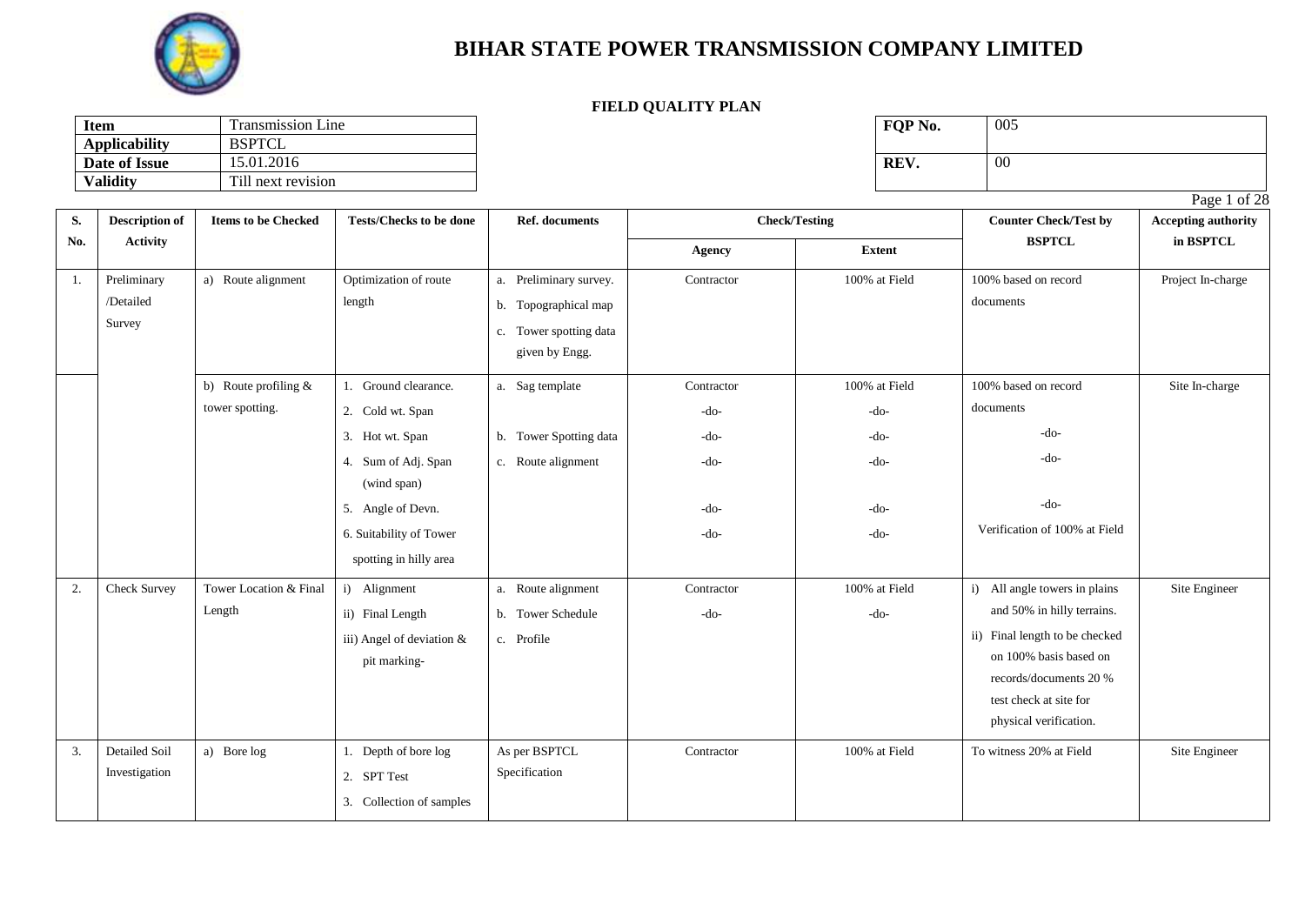

#### **FIELD QUALITY PLAN**

| <b>Transmission Line</b><br><b>Item</b> |                    | FOP No. | 005 |
|-----------------------------------------|--------------------|---------|-----|
| <b>Applicability</b>                    | <b>BSPTCL</b>      |         |     |
| Date of Issue                           | 15.01.2016         | REV.    | -00 |
| <b>Validity</b>                         | Till next revision |         |     |

| FQP No. | 005    |
|---------|--------|
| REV.    | $00\,$ |

Page 2 of 28

| S.             | <b>Description</b> | Items to be Checked    | <b>Tests/Checks to be</b> | Ref. documents                 | <b>Check/Testing</b>                                                |                                                                                         | <b>Counter Check/Test by</b>                                                                                         | <b>Accepting</b>                                                                   |  |
|----------------|--------------------|------------------------|---------------------------|--------------------------------|---------------------------------------------------------------------|-----------------------------------------------------------------------------------------|----------------------------------------------------------------------------------------------------------------------|------------------------------------------------------------------------------------|--|
| No.            | of Activity        |                        | done                      |                                | Agency                                                              | <b>Extent</b>                                                                           | <b>BSPTCL</b>                                                                                                        | authority in<br><b>BSPTCL</b>                                                      |  |
|                |                    | b) Tests on samples    | As per tech. Specs.       | As per BSPTCL<br>Specification | Contractor<br>(Testing in BSPTCL<br>accepted Lab)                   | 100% by testing lab<br>(Reports to be signed by<br>Testing person & Checking<br>person) | Review of lab test results<br>(All soil reports to have<br>signature of BSPTCL<br>executive reviewing the<br>report) | Site In-charge<br>based on the guide<br>line issued by<br><b>BSPTCL</b> in Annex-6 |  |
|                |                    | c) Special foundations | As per tech. Specs        | As per BSPTCL<br>Specification | Contractor<br>(Testing of samples in<br><b>BSPTCL accepted Lab)</b> | 100% by testing lab<br>(Reports to be signed by<br>Testing person & Checking<br>person) | Review of lab test results<br>(All soil reports to have<br>signature of BSPTCL<br>executive reviewing the<br>report) | Site In-charge<br>based on the guide<br>line issued by<br><b>BSPTCL</b> in Annex-6 |  |
| $\overline{4}$ | Revetment          | RR Masonry             | a) Size of Stone          | CPWD Spec.                     | Contractor                                                          | 100% physical<br>verification per source                                                | Physical verification on<br>random basis                                                                             | Site Engineer                                                                      |  |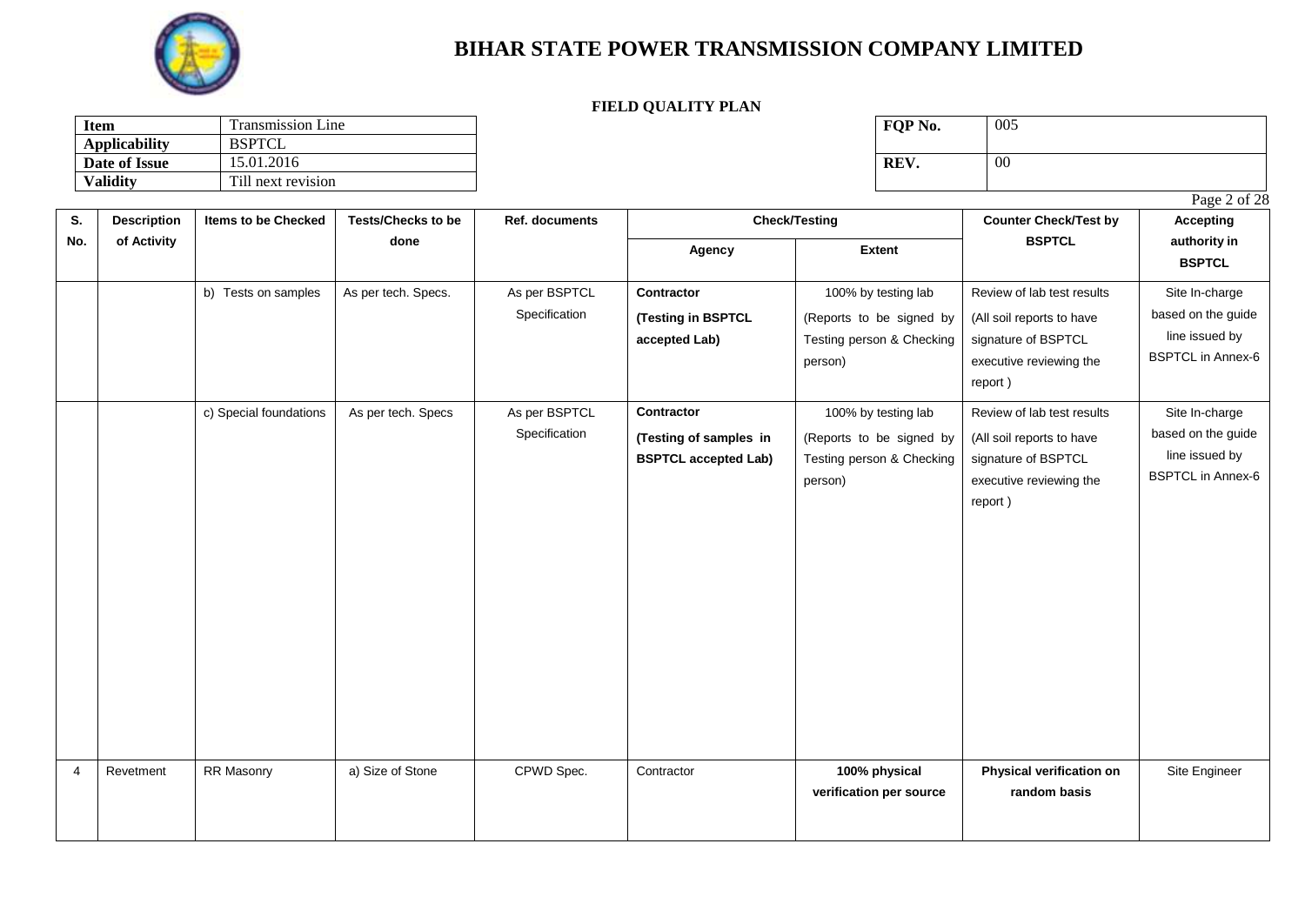

#### **FIELD QUALITY PLAN**

| <b>Item</b>          | $\mathbf{r}$<br>Fransmission Line | FOP No. | 005 |
|----------------------|-----------------------------------|---------|-----|
| <b>Applicability</b> | <b>BSPTCL</b>                     |         |     |
| Date of Issue        | 15.01.2016                        | REV.    | 00  |
| <b>Validity</b>      | Till next revision                |         |     |

| FQP No. | 005    |
|---------|--------|
| REV.    | $00\,$ |

Page 3 of 28

|  |                                     |                                |                                               |                  |                                     | $\sim$ |
|--|-------------------------------------|--------------------------------|-----------------------------------------------|------------------|-------------------------------------|--------|
|  | b) Water absorption                 | -Do-                           | $-Do-$<br>(Testing in BSPTCL<br>accepted Lab) | 1 sample/ source | <b>Review of Lab Test results</b>   | $-Do-$ |
|  | c) Cement : sand<br>ratio in mortar | As per BSPTCL<br>Specification | Contractor                                    | 100%             | Physical verification in<br>random. | $-Do-$ |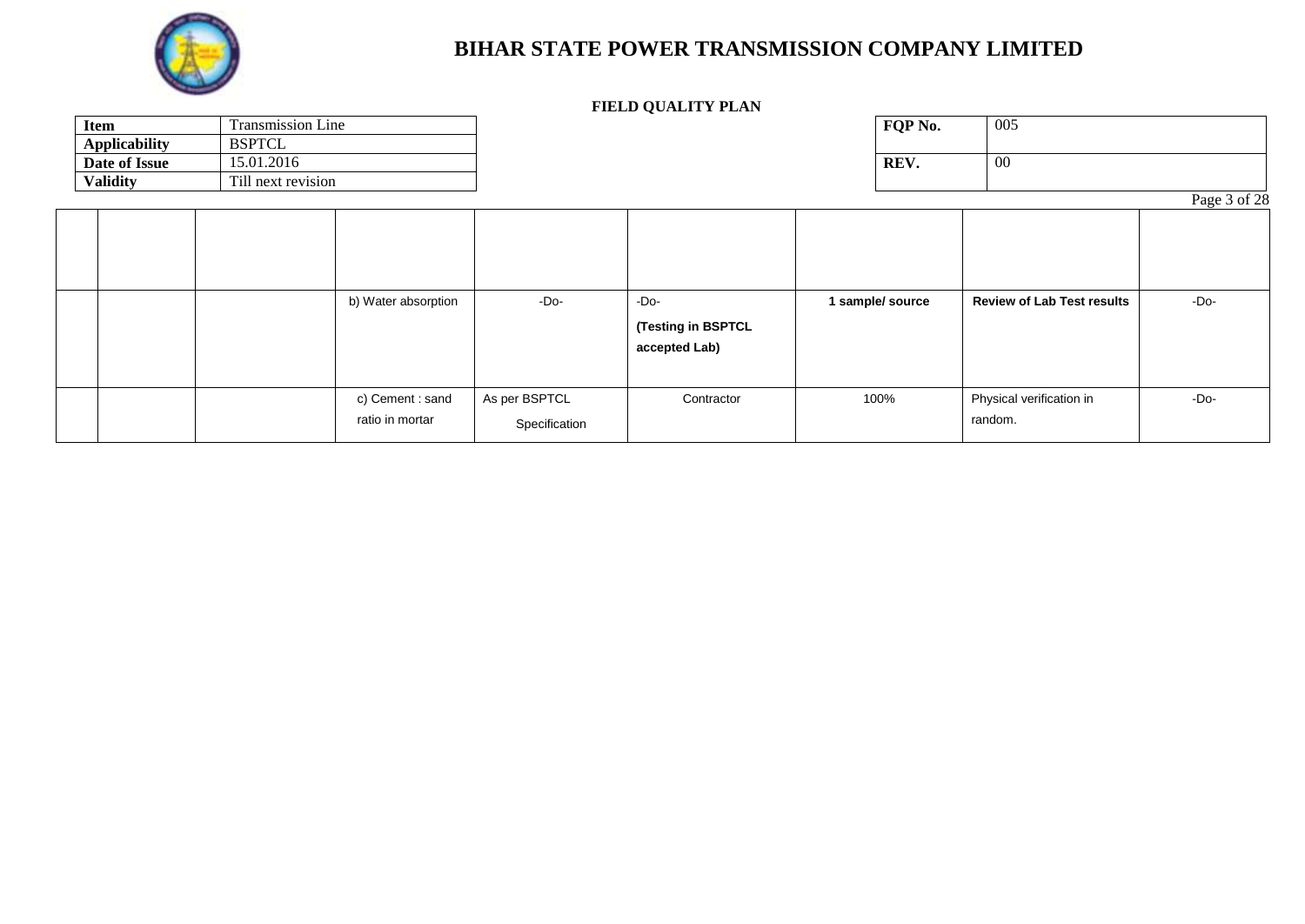

### **FIELD QUALITY PLAN**

| <b>Transmission Line</b><br><b>Item</b> |                    | FOP No. | 005 |
|-----------------------------------------|--------------------|---------|-----|
| <b>Applicability</b>                    | <b>BSPTCL</b>      |         |     |
| Date of Issue                           | 15.01.2016         | REV.    | 00  |
| <b>Validity</b>                         | Till next revision |         |     |

| FQP No. | 005    |
|---------|--------|
| REV.    | $00\,$ |

Page 4 of 28

| S.  | <b>Description</b>  | <b>Items to be Checked</b>   | <b>Tests/Checks to be</b>                                 | <b>Ref. documents</b>                                      |                                                                                                      | <b>Check/Testing</b>                                                                 | <b>Counter Check/Test by</b>                                                                                                                                                                                                                         | <b>Accepting</b>              |  |
|-----|---------------------|------------------------------|-----------------------------------------------------------|------------------------------------------------------------|------------------------------------------------------------------------------------------------------|--------------------------------------------------------------------------------------|------------------------------------------------------------------------------------------------------------------------------------------------------------------------------------------------------------------------------------------------------|-------------------------------|--|
| No. | of Activity         |                              | done                                                      |                                                            | Agency                                                                                               | <b>Extent</b>                                                                        | <b>BSPTCL</b>                                                                                                                                                                                                                                        | authority in<br><b>BSPTCL</b> |  |
| 5   | Benching            | Checking of Reduced<br>Level | <b>Reduced Level</b>                                      | As per approved<br>drawings                                | Contractor                                                                                           | 100%                                                                                 | 100% by Site Engineer and<br>20% by Line In-charge                                                                                                                                                                                                   | Site In-charge                |  |
| 6.  | Tower<br>Foundation |                              |                                                           |                                                            |                                                                                                      |                                                                                      |                                                                                                                                                                                                                                                      |                               |  |
|     |                     | A) Materials<br>1. Cement    | Brand approval                                            | Cement of approved<br>brands by BSPTCL may<br>be procured. | Contractor                                                                                           | 100%                                                                                 | Any new brand cement<br>proposed by Contractor shall<br>be submitted to BSPTCLfor<br>approval                                                                                                                                                        | <b>BSPTCL-HQ</b>              |  |
|     |                     |                              | 2. Physical tests                                         | As per document at<br>Annexure-I of this FQP               | Contractor<br>Samples to be taken jointly<br>with BSPTCL and tested at<br><b>BSPTCL</b> approved lab | Review of 100% MTC's<br>and one sample for every<br>batch number of<br>manufacturer. | 100% review of lab test<br>results and MTC.<br>Test results shall be sent by<br>the Lab. by E-mail directly to<br>BSPTCL; further, hard copy<br>of test certificate shall also<br>be sent by the Lab directly to<br><b>BSPTCL by postal Address.</b> | Site In-charge                |  |
|     |                     |                              | 3. Chemical Tests<br>Chemical<br>composition of<br>Cement | -do-                                                       | Contractor                                                                                           | Review of all MTC's                                                                  | 100% review of MTC test<br>results                                                                                                                                                                                                                   | Site In-charge                |  |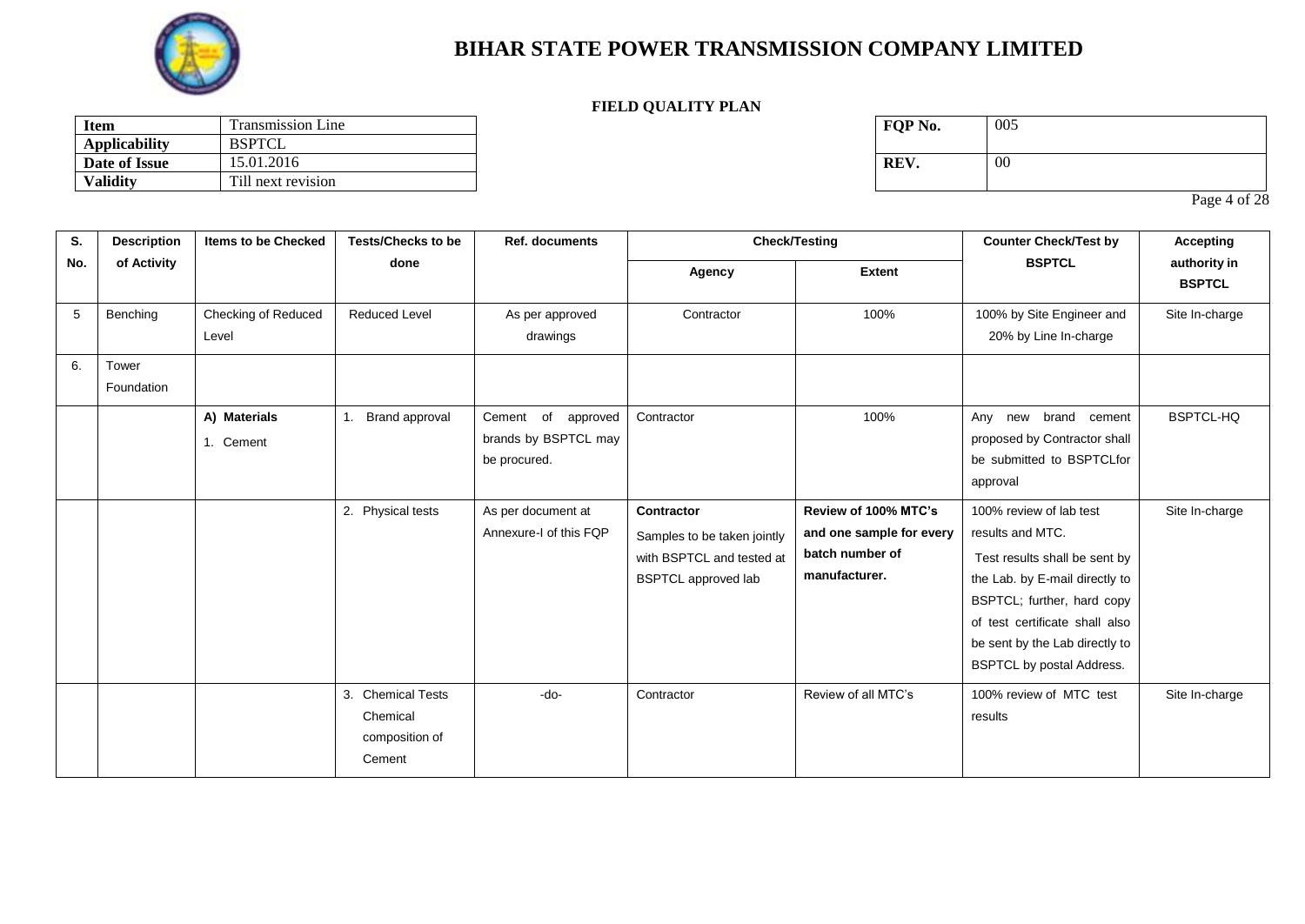

### **FIELD QUALITY PLAN**

| <b>Item</b>          | <b>Transmission Line</b> | FOP No. | 005 |
|----------------------|--------------------------|---------|-----|
| <b>Applicability</b> | <b>BSPTCL</b>            |         |     |
| Date of Issue        | 15.01.2016               | REV.    | 00  |
| <b>Validity</b>      | Till next revision       |         |     |

| FQP No. | 005    |
|---------|--------|
| REV.    | $00\,$ |

Page 5 of 28

| S.<br>No. | <b>Description</b><br>of Activity | <b>Items to be Checked</b>               | <b>Tests/Checks to be</b><br>done            | <b>Ref. documents</b>                                                                                                                                              | <b>Check/Testing</b>     |                                                                                                                                                                                                                            | <b>Counter Check/Test by</b><br><b>BSPTCL</b>                                                                                                                                                                                                            | <b>Accepting</b><br>authority in |
|-----------|-----------------------------------|------------------------------------------|----------------------------------------------|--------------------------------------------------------------------------------------------------------------------------------------------------------------------|--------------------------|----------------------------------------------------------------------------------------------------------------------------------------------------------------------------------------------------------------------------|----------------------------------------------------------------------------------------------------------------------------------------------------------------------------------------------------------------------------------------------------------|----------------------------------|
|           |                                   |                                          |                                              |                                                                                                                                                                    | Agency                   | <b>Extent</b>                                                                                                                                                                                                              |                                                                                                                                                                                                                                                          | <b>BSPTCL</b>                    |
|           |                                   | 2.<br>a) Reinforcement<br><b>Steel</b>   | 1. Source approval                           | May be procured either<br>from main producers<br>directly or through the<br>authorized dealers who<br>can produce MTC from<br>main producers with<br>traceability. | Contractor               | 100%                                                                                                                                                                                                                       | Material shall be supplied<br>Main Producers<br>from<br>authorized dealers.                                                                                                                                                                              | Site In-charge                   |
|           |                                   |                                          | 2. Physical and<br>Chemical analysis<br>test | As per annexure-2 of<br>this FQP                                                                                                                                   | Contractor to submit MTC | 100% MTC's<br>One sample* / 500MT<br>Manufacturer<br>shall be<br>jointly sealed by BSPTCL<br>and tested at BSPTCL<br>approved Lab. * Note: All<br>sizes of 10mm and above<br>shall be taken for testing<br>in every 500MT. | 100% review of MTC.<br>Review of Lab test results.<br>Test results shall be sent by<br>the Lab. by E-mail directly to<br>BSPTCL; further, hard copy<br>of test certificate shall also<br>be sent by the Lab. directly<br>to BSPTCL by postal<br>Address. | Site In-charge                   |
|           |                                   | 2. b) Miscellaneous<br>structural steel. | Source Approval.                             | Source with material<br>meeting BSPTCL<br><b>Specification</b>                                                                                                     | contractor               | As proposed by<br>contractor                                                                                                                                                                                               | To verify documents.                                                                                                                                                                                                                                     | Site In charge                   |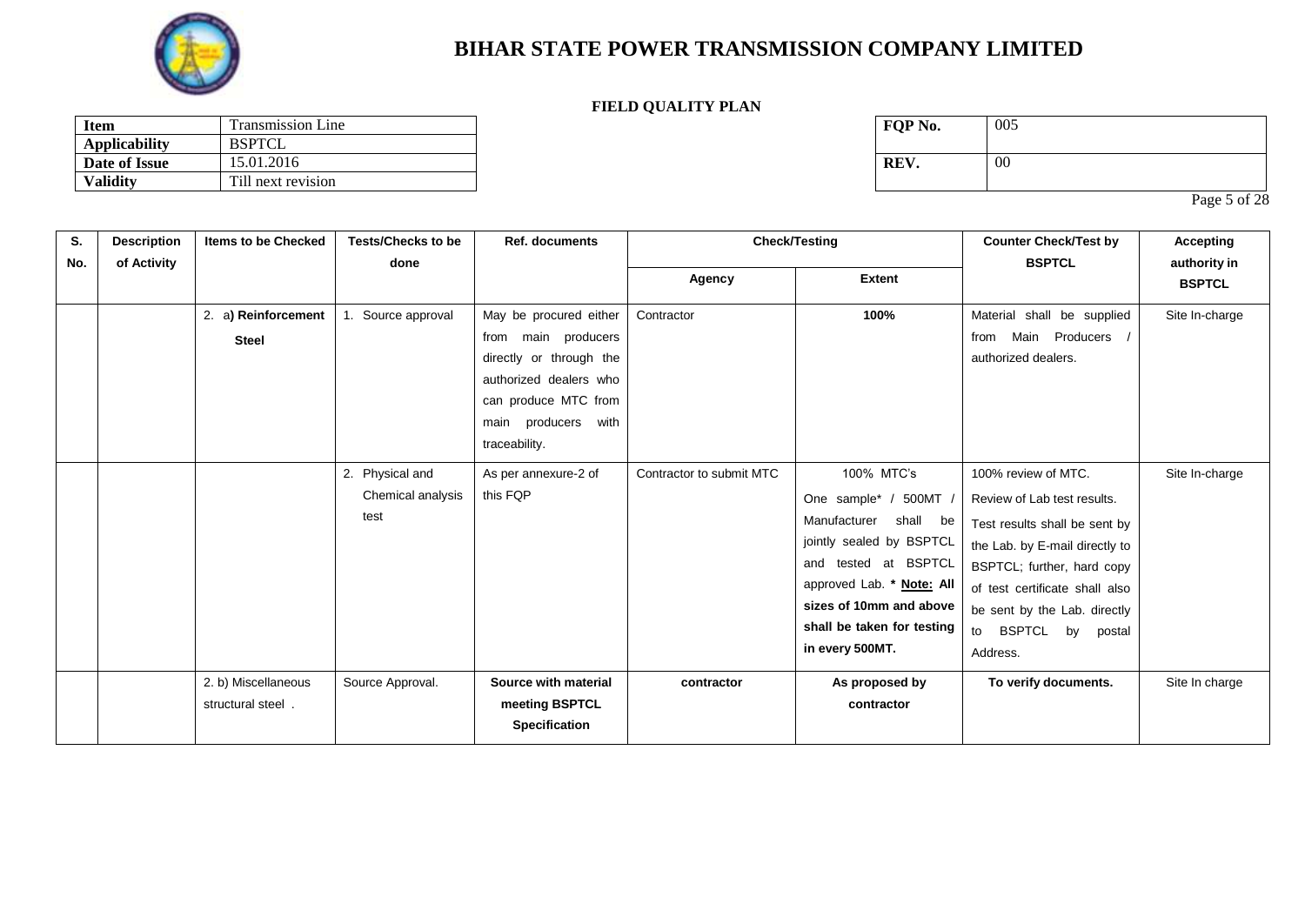

### **FIELD QUALITY PLAN**

| <b>Item</b>          | <b>Transmission Line</b> | FOP No. | 005 |
|----------------------|--------------------------|---------|-----|
| <b>Applicability</b> | <b>BSPTCL</b>            |         |     |
| Date of Issue        | 15.01.2016               | REV.    | 00  |
| <b>Validity</b>      | Till next revision       |         |     |

| FQP No. | 005 |
|---------|-----|
| REV.    | 00  |

Page 6 of 28

| S.  | <b>Description</b> | <b>Items to be Checked</b> | <b>Tests/Checks to be</b> | <b>Ref. documents</b>                                    | <b>Check/Testing</b> |                                                                                                                                                                                                                                      | <b>Counter Check/Test by</b>                                                                                                                                                                        | <b>Accepting</b>                                                                                                                                      |
|-----|--------------------|----------------------------|---------------------------|----------------------------------------------------------|----------------------|--------------------------------------------------------------------------------------------------------------------------------------------------------------------------------------------------------------------------------------|-----------------------------------------------------------------------------------------------------------------------------------------------------------------------------------------------------|-------------------------------------------------------------------------------------------------------------------------------------------------------|
| No. | of Activity        |                            | done                      |                                                          | Agency               | <b>Extent</b>                                                                                                                                                                                                                        | <b>BSPTCL</b>                                                                                                                                                                                       | authority in<br><b>BSPTCL</b>                                                                                                                         |
|     |                    | 3. Coarse<br>Aggregates    | 1. Source approval        | Source with materials<br>meeting BSPTCL<br>Specification | Contractor           | Proposed<br>by<br>the<br>Contractor, indicating the<br>location of the quarry and<br>based on the test results of<br>Joint samples tested at<br>BSPTCL accepted Lab.                                                                 | To review the proposal<br>based on the documents                                                                                                                                                    | Site In-charge<br>Once approved, the<br>particular<br>quarry<br>shall be used for all<br>the<br>running<br>under<br>contracts<br>various packages.    |
|     |                    |                            | 2. Physical tests         | As per document at<br>Annexure-3 of this FQP             | Contractor           | One sample per 1000 cum<br>or part thereof per source<br>for 765KV & above TL and<br>One sample per 500 cum<br>or part thereof per source<br>for 500KV & below TL<br>Samples to be tested by<br>Contractor in BSPTCL<br>approved lab | 100% review of lab test<br>results.<br>Out of these 100% samples,<br>BSPTCL shall witness at<br>TPL, 5 samples selected at<br>random, spread during the<br>overall execution period of<br>contract. | Site In charge.                                                                                                                                       |
|     |                    | 4. Fine aggregate          | 1. Source approval        | Source with materials<br>meeting BSPTCL<br>Specification | Contractor           | Proposed by the<br>Contractor, indicating the<br>location of the quarry and<br>based on the results of<br>Joint samples tested in<br>BSPTCL accepted lab.                                                                            | To review the proposal<br>based on the documents.                                                                                                                                                   | Project In-charge<br>Once approved, the<br>particular<br>quarry<br>shall be used for all<br>the<br>running<br>contracts<br>under<br>various packages. |
| S.  |                    |                            |                           |                                                          |                      | <b>Check/Testing</b>                                                                                                                                                                                                                 | <b>Counter Check/Test by</b>                                                                                                                                                                        | <b>Accepting</b>                                                                                                                                      |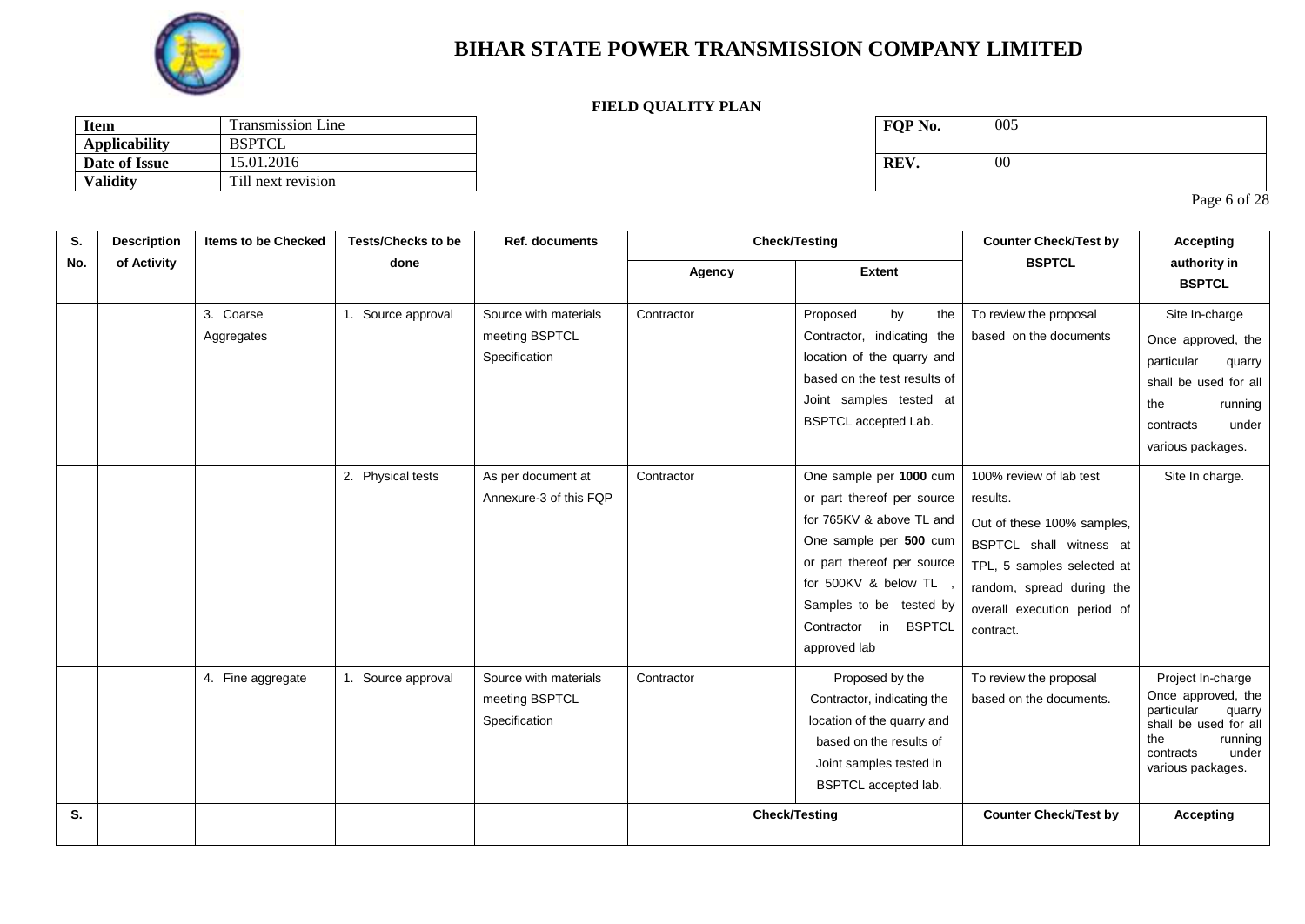

### **FIELD QUALITY PLAN**

| Item                 | Fransmission Line  | FOP No. | 005 |
|----------------------|--------------------|---------|-----|
| <b>Applicability</b> | <b>BSPTCL</b>      |         |     |
| Date of Issue        | 15.01.2016         | REV.    | 00  |
| <b>Validity</b>      | Till next revision |         |     |

| FQP No. | 005    |
|---------|--------|
| REV.    | $00\,$ |

Page 7 of 28

| No. | <b>Description</b> | <b>Items to be Checked</b> | <b>Tests/Checks to be</b>                             | Ref. documents              | Agency                     | <b>Extent</b>              | <b>BSPTCL</b>               | authority in          |
|-----|--------------------|----------------------------|-------------------------------------------------------|-----------------------------|----------------------------|----------------------------|-----------------------------|-----------------------|
|     | of Activity        |                            | done                                                  |                             |                            |                            |                             | <b>BSPTCL</b>         |
|     |                    |                            | 2. Physical test                                      | As per Annexure-4 of        | Contractor                 | One sample per 1000 cum    | 100% review of lab test     | Site In charge.       |
|     |                    |                            |                                                       | this FQP                    |                            | or part thereof per source | results.                    |                       |
|     |                    |                            |                                                       |                             |                            | for 765KV & above TL and   | Out of these 100% samples,  |                       |
|     |                    |                            |                                                       |                             |                            | One sample per 500 cum     | BSPTCL shall witness at     |                       |
|     |                    |                            |                                                       |                             |                            | or part thereof per source | TPL, 5 samples selected at  |                       |
|     |                    |                            |                                                       |                             |                            | for 500KV & below TL       | random, spread during the   |                       |
|     |                    |                            |                                                       |                             |                            | Samples to be tested by    | overall execution period of |                       |
|     |                    |                            |                                                       |                             |                            | in BSPTCL<br>Contractor    | contract.                   |                       |
|     |                    |                            |                                                       |                             |                            | approved lab               |                             |                       |
|     |                    | 5. Water                   | 1. Cleanliness (Water<br>shall be fresh and<br>clean) | <b>BSPTCL Specification</b> | Contractor                 | 100% visual check at Field | Verification at random      | Site Engineer         |
|     |                    |                            | 2. PH Value                                           | $-do -$                     | Contractor                 | One sample per source      | 100% review of the test     | Site Engineer         |
|     |                    |                            |                                                       |                             | at site with calibrated PH |                            | results                     |                       |
|     |                    |                            |                                                       |                             | meter or any other         |                            | Ph not less than 6          |                       |
|     |                    |                            |                                                       |                             | approved method            |                            |                             |                       |
|     |                    | <b>B) Foundation</b>       | 1. Visual observation                                 | <b>BSPTCL Specification</b> | Contractor                 | 100% at Field              | 100% at Field               | a. [other than b & c  |
|     |                    | Classification             | of soil strata                                        |                             |                            |                            |                             | locations<br>below]   |
|     |                    |                            | 2. Ground water                                       |                             |                            |                            |                             | Recommendation by     |
|     |                    |                            | level                                                 |                             |                            |                            |                             | Site Engineer to be   |
|     |                    |                            | 3. History of water                                   |                             |                            |                            |                             | approved by Site in-  |
|     |                    |                            | table in adj.                                         |                             |                            |                            |                             | charge after visiting |
|     |                    |                            | Area/surface                                          |                             |                            |                            |                             | at least 5% locations |
|     |                    |                            | water                                                 |                             |                            |                            |                             | In case of<br>b.      |
|     |                    |                            | 4. Soil Investigation                                 |                             |                            |                            |                             | WBC/SFR/FS / ULE      |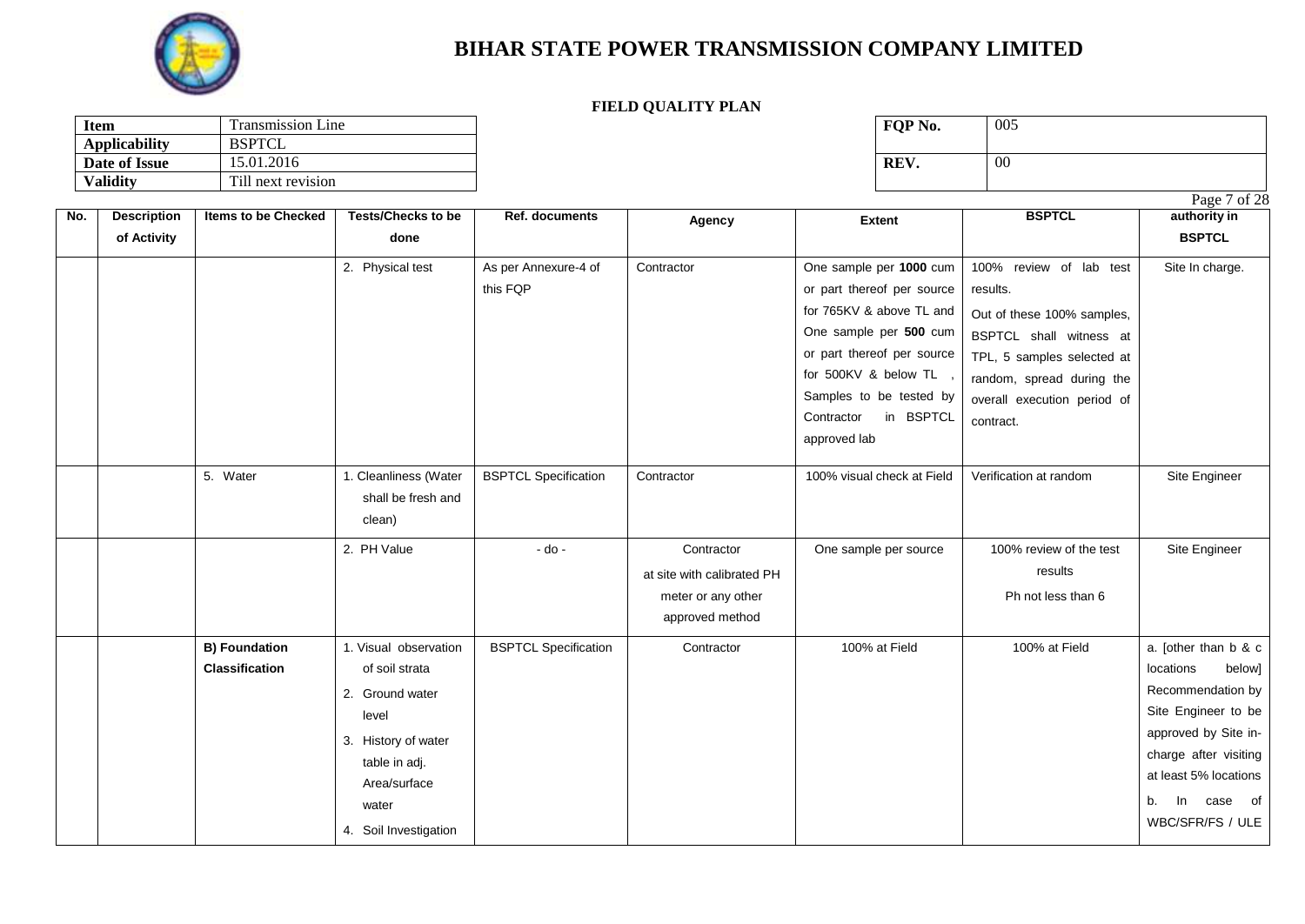

#### **FIELD QUALITY PLAN**

| Item                 | Transmission Line  |                   |  | FQP No. | 005             |                       |
|----------------------|--------------------|-------------------|--|---------|-----------------|-----------------------|
| <b>Applicability</b> | <b>BSPTCL</b>      |                   |  |         |                 |                       |
| Date of Issue        | 15.01.2016         |                   |  | REV.    | $\overline{00}$ |                       |
| <b>Validity</b>      | Till next revision |                   |  |         |                 |                       |
|                      |                    |                   |  |         |                 | Page 8 of 28          |
|                      |                    | wherever required |  |         |                 | Raised Chimney        |
|                      |                    |                   |  |         |                 | based<br>on           |
|                      |                    |                   |  |         |                 | recommendation by     |
|                      |                    |                   |  |         |                 | Site In-charge, to be |
|                      |                    |                   |  |         |                 | approved<br>by        |
|                      |                    |                   |  |         |                 | ESE, T/C<br>after     |
|                      |                    |                   |  |         |                 | visiting at least 5%  |
|                      |                    |                   |  |         |                 | locations.            |
|                      |                    |                   |  |         |                 | ****Project In-charge |
|                      |                    |                   |  |         |                 | shall visit at least  |
|                      |                    |                   |  |         |                 | 2% locations for      |
|                      |                    |                   |  |         |                 | Test Check.           |
|                      |                    |                   |  |         |                 | c. For Spl. Fdns.     |
|                      |                    |                   |  |         |                 | (shallow depth, pile  |
|                      |                    |                   |  |         |                 | foundation,<br>well   |
|                      |                    |                   |  |         |                 | foundation<br>etc.)   |
|                      |                    |                   |  |         |                 | approval in principle |
|                      |                    |                   |  |         |                 | shall be granted by   |
|                      |                    |                   |  |         |                 | the BSPTCL-HQ &       |
|                      |                    |                   |  |         |                 | site approvals shall  |
|                      |                    |                   |  |         |                 | be granted by ESE,    |
|                      |                    |                   |  |         |                 | T/C.                  |
|                      |                    |                   |  |         |                 |                       |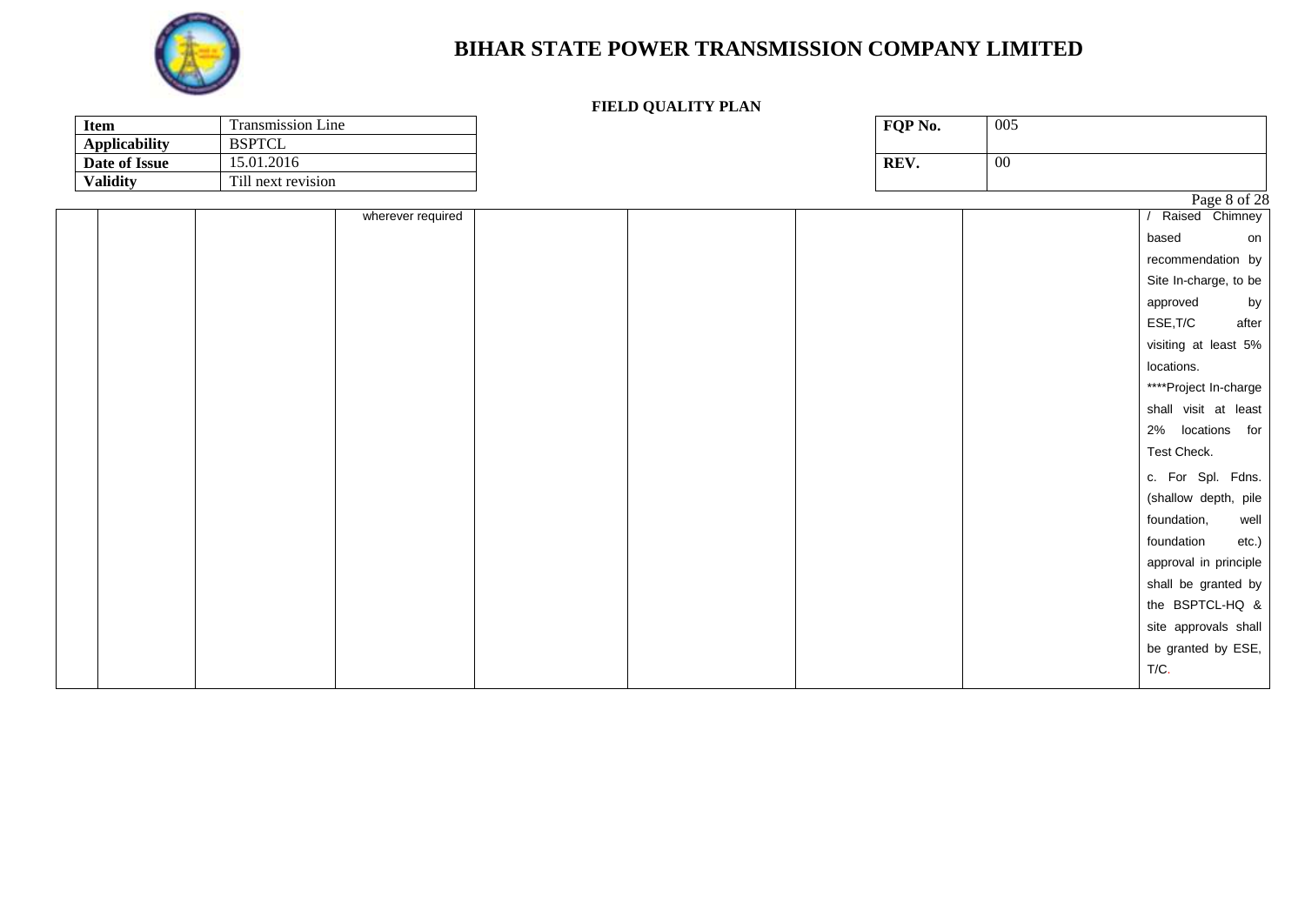

### **FIELD QUALITY PLAN**

| <b>Item</b>          | Fransmission Line  | FOP No. | 005 |
|----------------------|--------------------|---------|-----|
| <b>Applicability</b> | <b>BSPTCL</b>      |         |     |
| Date of Issue        | 15.01.2016         | REV.    | -00 |
| <b>Validity</b>      | Till next revision |         |     |

| FQP No. | 005 |
|---------|-----|
| REV.    | 00  |

Page 9 of 28

| S.  | <b>Description</b>                                    | Items to be Checked                | <b>Tests/Checks to be</b>                           | Ref. documents                                                          | <b>Check/Testing</b>                         |                      | <b>Counter Check/Test by</b> | <b>Accepting</b>                                                                                                                                                                                                                     |  |
|-----|-------------------------------------------------------|------------------------------------|-----------------------------------------------------|-------------------------------------------------------------------------|----------------------------------------------|----------------------|------------------------------|--------------------------------------------------------------------------------------------------------------------------------------------------------------------------------------------------------------------------------------|--|
| No. | of Activity                                           |                                    | done                                                |                                                                         | Agency                                       | <b>Extent</b>        | <b>BSPTCL</b>                | authority in<br><b>BSPTCL</b>                                                                                                                                                                                                        |  |
|     | C) Concrete<br><b>Works</b><br>a)Before<br>concreting |                                    |                                                     |                                                                         |                                              |                      |                              |                                                                                                                                                                                                                                      |  |
|     |                                                       | 1. Bottom of<br>excavated earth    | Depth of foundation                                 | Construction Drgs.                                                      | Contractor                                   | 100% at Field        | 100% check by BSPTCL         | Site Engineer                                                                                                                                                                                                                        |  |
|     |                                                       | 2.P.C.C Grade,<br>thickness & Size | Completeness                                        | IS:456 and BSPTCL<br>approved construction<br>drawings & specification. | Joint Inspection by BSPTCL<br>and CONTRACTOR | For all locations    | For all locations            | Site Engineer                                                                                                                                                                                                                        |  |
|     |                                                       | 3. Stub setting                    | 1) Centre Line<br>2) Diagonals<br>3) Level of stubs | <b>Construction Drgs</b><br>-do-<br>-do-                                | -do-<br>-do-<br>-do-                         | -do-<br>-do-<br>-do- | $-do-$<br>-do-<br>-do-       | $*$ -do-<br>$*$ -do-<br>$\tilde{\phantom{a}}$ -do-                                                                                                                                                                                   |  |
|     |                                                       | 4. Reinforcement steel             | Placement                                           | Bar bending schedule.                                                   | -do-                                         | -do-                 | $-do-$                       | $^*$ -do-<br>$^*{\_}^*$<br>least 5%<br>At<br>locations shall be cross<br>verified by immediate<br>Reporting Officer / Site<br>In-charge, at random<br>with respect to stub<br>and<br>setting<br>reinforcement<br>steel<br>placement. |  |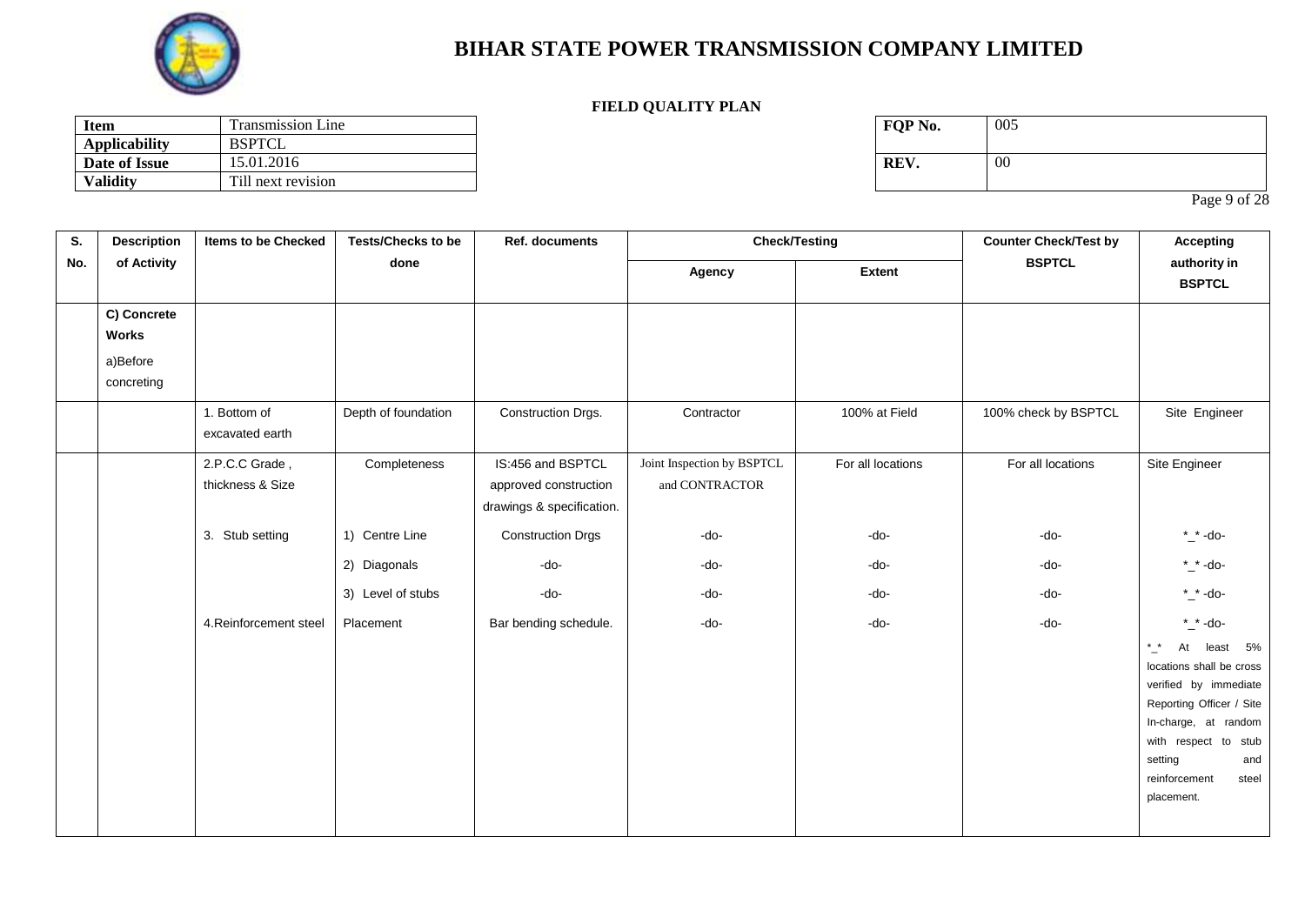

### **FIELD QUALITY PLAN**

| Item                 | Fransmission Line  | FOP No. | 005 |
|----------------------|--------------------|---------|-----|
| <b>Applicability</b> | <b>BSPTCL</b>      |         |     |
| Date of Issue        | 15.01.2016         | REV.    | -00 |
| <b>Validity</b>      | Till next revision |         |     |

| FQP No. | 005 |
|---------|-----|
| REV.    | 00  |

Page 10 of 28

| S.  | <b>Description</b>      | <b>Items to be Checked</b>             | <b>Tests/Checks to be</b>                | Ref. documents                                                                              |                                                                                                                                                                                                                                                                                                       | <b>Check/Testing</b>                                                                                                                                                                                                                                                                                                                                                                | <b>Counter Check/Test by</b>                                                                                                                                                                                                                                                                                                                                                                                                                                                                                                                               | Accepting                                                                                                                                                                                                                                                           |
|-----|-------------------------|----------------------------------------|------------------------------------------|---------------------------------------------------------------------------------------------|-------------------------------------------------------------------------------------------------------------------------------------------------------------------------------------------------------------------------------------------------------------------------------------------------------|-------------------------------------------------------------------------------------------------------------------------------------------------------------------------------------------------------------------------------------------------------------------------------------------------------------------------------------------------------------------------------------|------------------------------------------------------------------------------------------------------------------------------------------------------------------------------------------------------------------------------------------------------------------------------------------------------------------------------------------------------------------------------------------------------------------------------------------------------------------------------------------------------------------------------------------------------------|---------------------------------------------------------------------------------------------------------------------------------------------------------------------------------------------------------------------------------------------------------------------|
| No. | of Activity             |                                        | done                                     |                                                                                             | Agency                                                                                                                                                                                                                                                                                                | <b>Extent</b>                                                                                                                                                                                                                                                                                                                                                                       | <b>BSPTCL</b>                                                                                                                                                                                                                                                                                                                                                                                                                                                                                                                                              | authority in<br><b>BSPTCL</b>                                                                                                                                                                                                                                       |
|     | b) During<br>concreting | 1. Workability<br>2. Concrete Strength | Slump test<br><b>Cubes Comp Strength</b> | Range 25 mm to 55 mm<br>refer document at<br>Annexure-5 of this FQP<br>As per annexure-5 of | Contractor<br>Contractor                                                                                                                                                                                                                                                                              | Minimum One per day per<br>location<br>One sample of 3 cubes in                                                                                                                                                                                                                                                                                                                     | check at random<br>Normally testing shall be                                                                                                                                                                                                                                                                                                                                                                                                                                                                                                               | Site Engineer<br>Site Engineer.                                                                                                                                                                                                                                     |
|     |                         |                                        |                                          | this FQP                                                                                    | Casting of cubes at site.<br>Cubes to be tested for 28<br>days strength at BSPTCL<br>appd. Lab /BSPTCL Lab/At<br>site (if testing machine<br>installed by contractor is<br>duly calibrated by NABL<br>$Lab.$ )<br>Cubes at 100% location are<br>to be taken in presence of<br><b>BSPTCL</b> officials | each tower locations if all<br>the<br>legs<br>are<br>cast<br>without<br>continuously<br>interruption. If otherwise,<br>additional 3 cubes to be<br>taken for every subsequent<br>continuous casting case.<br>Note: It is to be ensured<br>that in every case 3<br>samples shall be selected<br>in such a way that one<br>each from start, middle and<br>end of the casting process. | carried out at the cube<br>Testing Facility installed by<br><b>BSPTCL</b><br>contractor<br>at<br>premises, in the witness of<br>BSPTCL.<br>Alternatively,<br>samples shall be tested at<br>BSPTCL approved Labs/<br>BSPTCL Lab. In this case,<br>test results shall be sent by<br>the Lab, by E-mail directly to<br>BSPTCL; further, hard copy<br>of Test Certificate shall also<br>be sent by the Lab directly to<br><b>BSPTCL by Postal Address.</b><br>Further, BSPTCL to witness<br>testing on 20% samples and<br>also to review 100% test<br>results. | Out of testing on<br>10% samples to be<br>witness by BSPTCL<br>Site Engineer and at<br>least 5% samples at<br>random, shall be<br>by Site<br>witnessed<br>In-charge.<br>of<br>In-case<br>Site/BSPTCL<br>Lab,<br>100% witness by<br><b>BSPTCL</b><br>Representative. |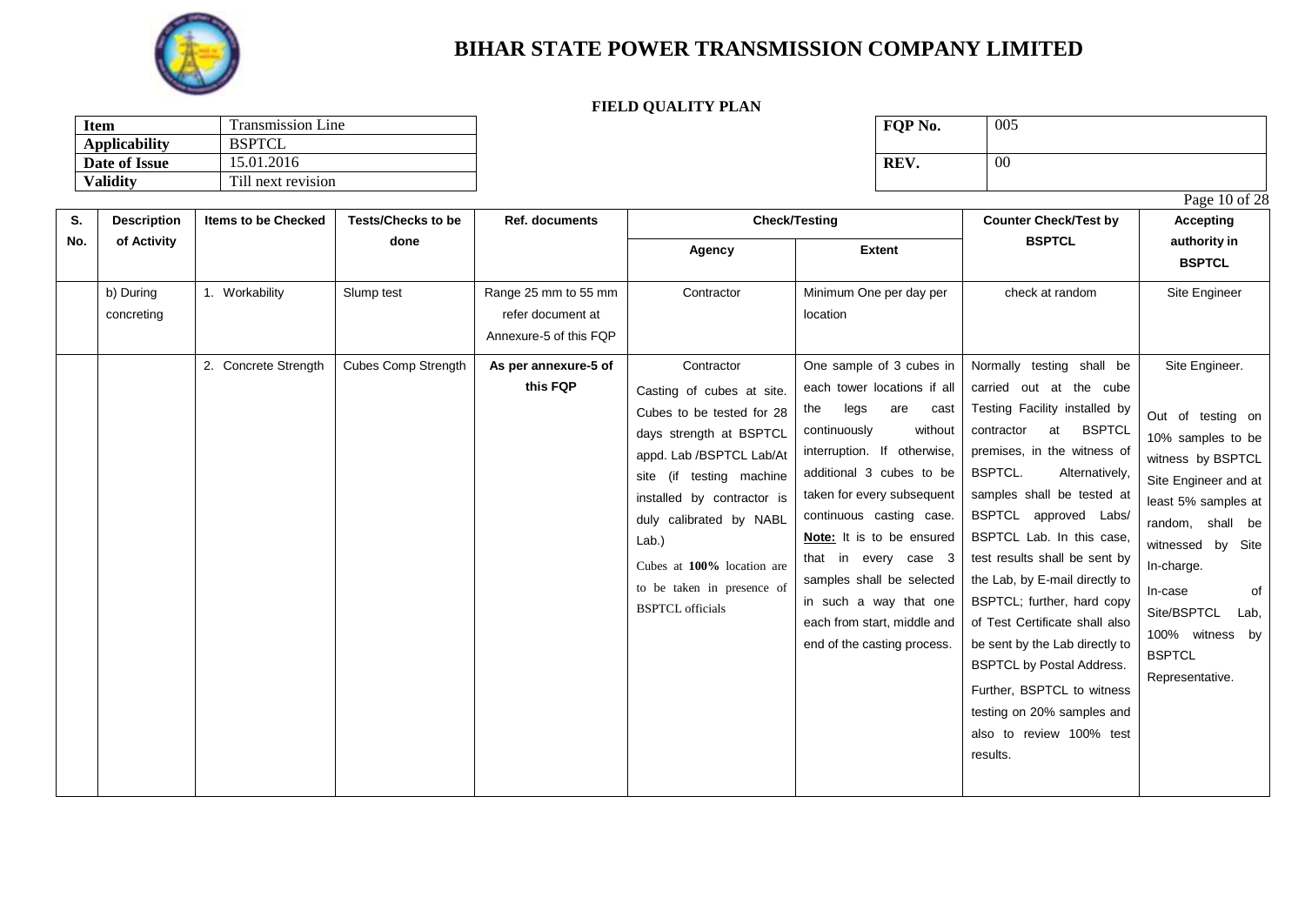

### **FIELD QUALITY PLAN**

| <b>Item</b>          | Fransmission Line  | FOP No. | 005 |
|----------------------|--------------------|---------|-----|
| <b>Applicability</b> | <b>BSPTCL</b>      |         |     |
| Date of Issue        | 15.01.2016         | REV.    | -00 |
| <b>Validity</b>      | Till next revision |         |     |

| FQP No. | 005    |
|---------|--------|
| REV.    | $00\,$ |

Page 11 of 28

| S.  | <b>Description</b>     | <b>Items to be Checked</b>                                                   | <b>Tests/Checks to be</b>                                                            | Ref. documents                                | <b>Check/Testing</b> |                | <b>Counter Check/Test by</b>                     | <b>Accepting</b>              |
|-----|------------------------|------------------------------------------------------------------------------|--------------------------------------------------------------------------------------|-----------------------------------------------|----------------------|----------------|--------------------------------------------------|-------------------------------|
| No. | of Activity            |                                                                              | done                                                                                 |                                               | Agency               | <b>Extent</b>  | <b>BSPTCL</b>                                    | authority in<br><b>BSPTCL</b> |
|     |                        | 3.Chimney Concrete                                                           | Top level of chimney<br>concrete w.r.t GL                                            | Appd. Drgs.                                   | Contractor           | 100% at Field  | 100% check by BSPTCL                             | Site Engineer                 |
|     | c) After<br>Concreting | <b>Back filling</b>                                                          | <b>Completeness</b>                                                                  | As per Specification                          | Contractor           | 100%           | 100%                                             | Site Engineer                 |
| 7.  | Pile<br>Foundations    | Refer FQP OF<br><b>TRANSMISSION</b><br><b>LINE PILE</b><br><b>FOUNDATION</b> |                                                                                      |                                               |                      |                |                                                  |                               |
| 8.  | Tower<br>Erection      | 1. Materials of<br>Tower member/bolts<br>&<br>nuts/washers/accesso<br>ries   | Visual checking for<br>1. Stacking<br>2. Cleanliness<br>3. Galvanizing<br>4. Damages | Appd. Drgs./BOM                               | Contractor           | 100% at stores | 100% verification of records                     | Site Engineer                 |
|     |                        | 2. Erection of Super-<br>structure                                           | Sequence of<br>erection                                                              | As per Appd.<br>Drgs./BSPTCL<br>specification | Contractor           | 100% at field  | Random                                           | Site Engineer                 |
|     |                        |                                                                              | 2. Check for<br>completeness                                                         | As per Appd.<br>Drgs./BSPTCL<br>specification | Contractor           | 100% at field  | 25% by Site Engr and random<br>by Site Incharge. | Site In charge                |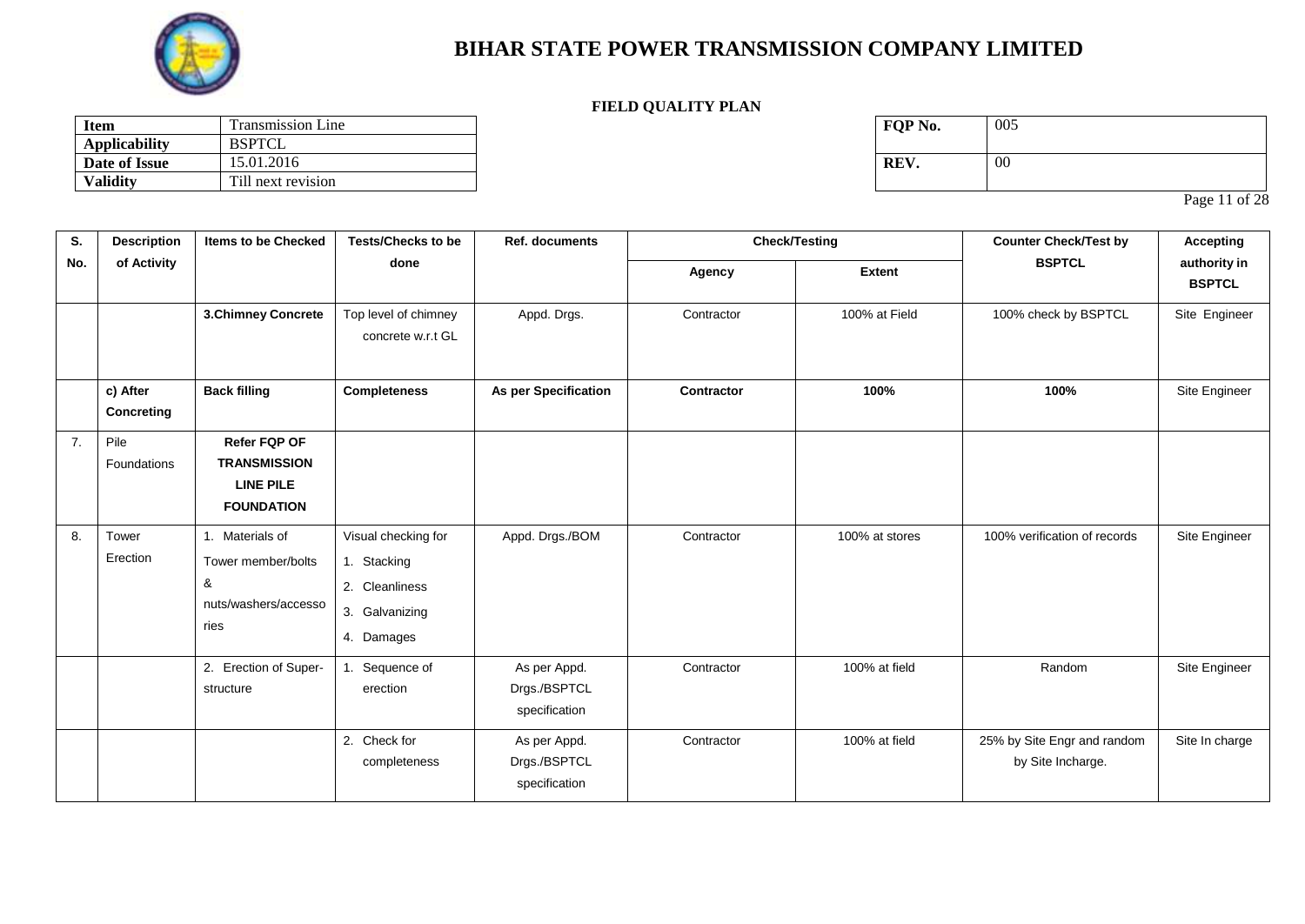

### **FIELD QUALITY PLAN**

| <b>Item</b>          | <b>Transmission Line</b> | FOP No. | 005 |
|----------------------|--------------------------|---------|-----|
| <b>Applicability</b> | <b>BSPTCL</b>            |         |     |
| Date of Issue        | 15.01.2016               | REV.    | -00 |
| <b>Validity</b>      | Till next revision       |         |     |

| FQP No. | 005    |
|---------|--------|
| REV.    | $00\,$ |

Page 12 of 28

| S.               | <b>Description</b> | <b>Items to be Checked</b>           | <b>Tests/Checks to be</b>                         | Ref. documents                 |            | <b>Check/Testing</b> | <b>Counter Check/Test by</b><br><b>Accepting</b>                  |                               |
|------------------|--------------------|--------------------------------------|---------------------------------------------------|--------------------------------|------------|----------------------|-------------------------------------------------------------------|-------------------------------|
| No.              | of Activity        |                                      | done                                              |                                | Agency     | <b>Extent</b>        | <b>BSPTCL</b>                                                     | authority in<br><b>BSPTCL</b> |
|                  |                    |                                      | 3. Tightening of<br>nuts and bolts                | -do-                           | -do-       | -do-                 | -do-                                                              | -do-                          |
|                  |                    |                                      | 4. Check for<br>verticality                       | -do-                           | $-do-$     | $-do-$               | -do-                                                              | -do-                          |
|                  |                    |                                      | 5. Tack welding for<br>bolts & nuts               | <b>BSPTCL</b><br>Specification | Contractor | 100% at Field        | -do-                                                              | Site Engineer                 |
|                  |                    | 3. Tower footing<br>resistance (TFR) | TFR at locations<br>before and after<br>earthing. | <b>BSPTCL</b><br>Specification | Contractor | 100% at Field        | 20% locations to be verified                                      | Site In-charge                |
| $\boldsymbol{9}$ | Earthing           | Pipe Type                            | Salt & charcoal                                   | As per approved<br>drawings    | Contractor | 100%                 | Checking of record 100%<br>and physical verification in<br>Random | Site Engineer                 |
|                  |                    | Counterpoise Type                    | Length & Depth of<br>earth electrode.             | As per approved<br>drawings    | Contractor | 100%                 | ---do---                                                          | Site Engineer                 |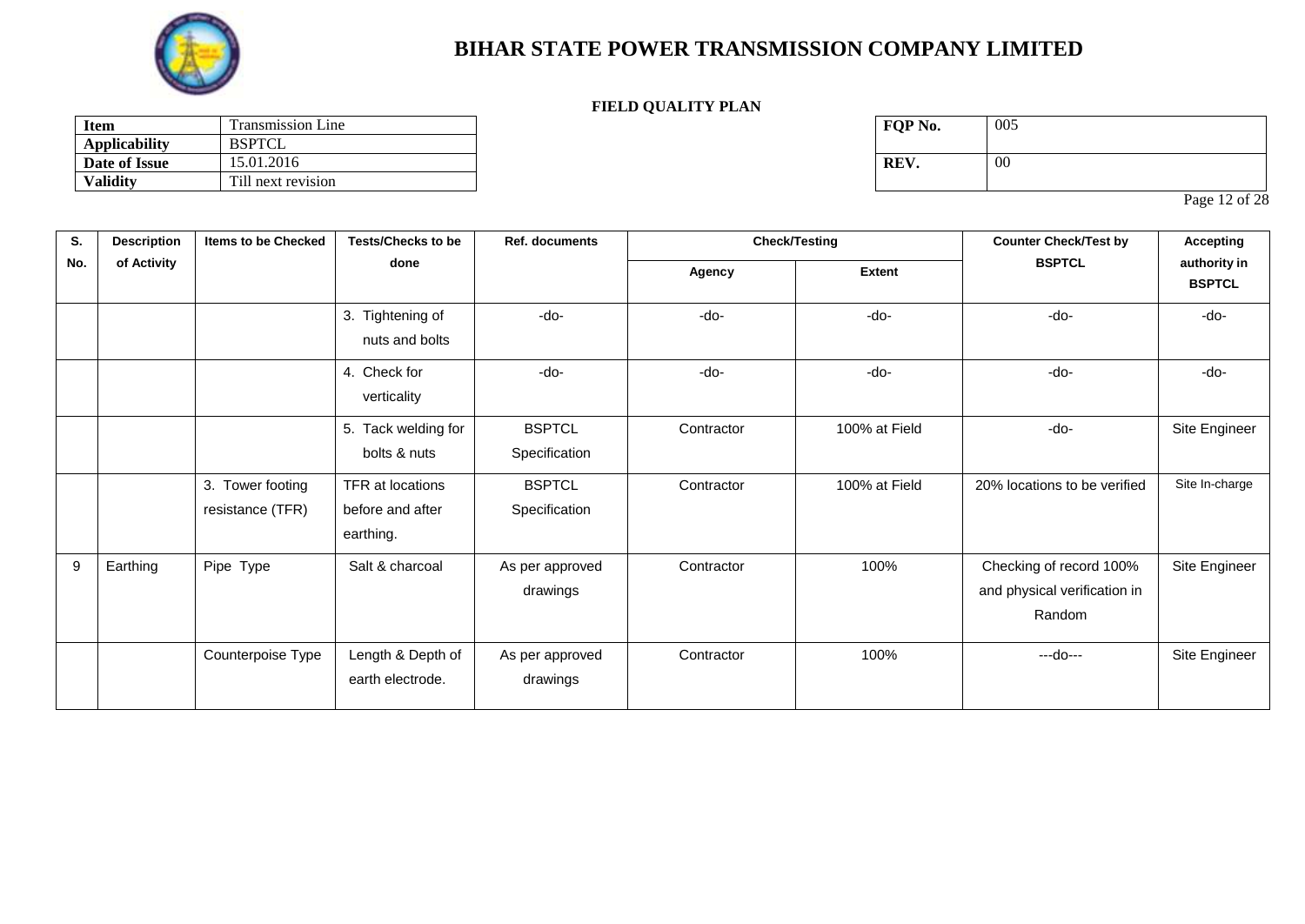

### **FIELD QUALITY PLAN**

| <b>Item</b>          | <b>Transmission Line</b> | FOP No. | 005 |
|----------------------|--------------------------|---------|-----|
| <b>Applicability</b> | <b>BSPTCL</b>            |         |     |
| Date of Issue        | 15.01.2016               | REV.    | 00  |
| <b>Validity</b>      | Till next revision       |         |     |

| FQP No. | 005    |
|---------|--------|
| REV.    | $00\,$ |

Page 13 of 28

| S.  | <b>Description</b> | Items to be Checked | <b>Tests/Checks to be</b>                                                 | <b>Ref. documents</b>                        | <b>Check/Testing</b> |                                                                          | <b>Counter Check/Test by</b>                                                                             | <b>Accepting</b>              |
|-----|--------------------|---------------------|---------------------------------------------------------------------------|----------------------------------------------|----------------------|--------------------------------------------------------------------------|----------------------------------------------------------------------------------------------------------|-------------------------------|
| No. | of Activity        |                     | done                                                                      |                                              | Agency               | <b>Extent</b>                                                            | <b>BSPTCL</b>                                                                                            | authority in<br><b>BSPTCL</b> |
| 10  | Stringing          | Materials           |                                                                           |                                              |                      |                                                                          |                                                                                                          |                               |
|     |                    | a) Insulators       | 1. Visual check for<br>cleanliness/glazing/<br>cracks/and white<br>spots. | <b>BSPTCL</b><br>Specification               | Contractor           | 100% at Field                                                            | 100% verification of records<br>and to carry Physical<br>verification random checks<br>10%               | Site Engineer                 |
|     |                    |                     | 2. IR Value                                                               | Minimum acceptable<br>value 2000 Mega<br>ohm | -do-                 | Test shall be carried on<br>100% insulators using<br>5/10 kV (DC) Megger | 100 % by Contractor and<br>record review by BSPTCL<br>and joint witnessing by<br>BSPTCL on 05% insulator | Site In-charge                |
|     |                    |                     | 3. Traceability<br>(Make/batch<br>No./Locations<br>where installed)       | Packing list/CIP                             | Contractor           | 100% at field                                                            | 100% Review of records                                                                                   | Site Engineer                 |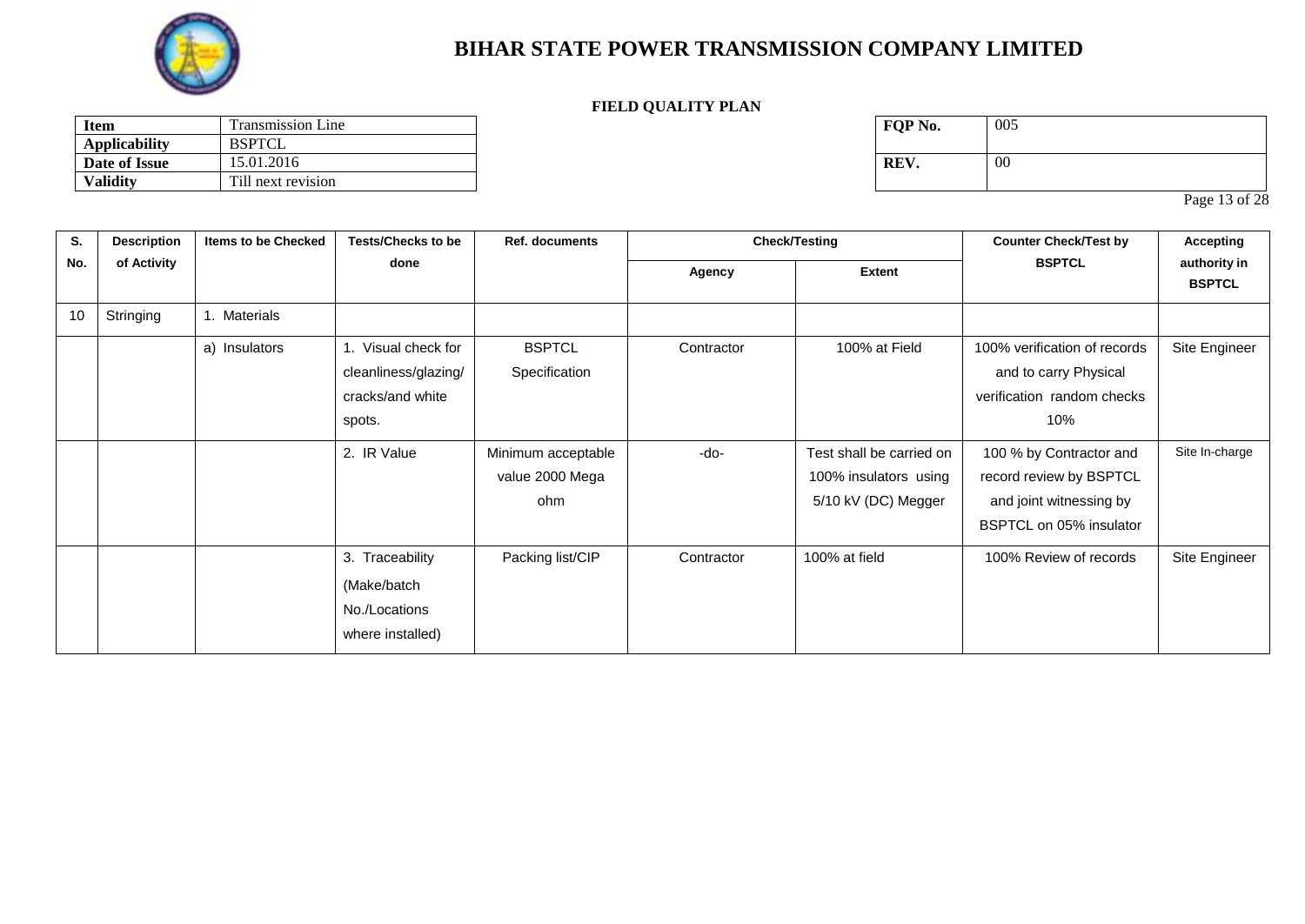

### **FIELD QUALITY PLAN**

| <b>Item</b>          | <b>Transmission Line</b> | FOP No. | 005 |
|----------------------|--------------------------|---------|-----|
| <b>Applicability</b> | <b>BSPTCL</b>            |         |     |
| Date of Issue        | 15.01.2016               | REV.    | 00  |
| <b>Validity</b>      | Till next revision       |         |     |

| FQP No. | 005    |
|---------|--------|
| REV.    | $00\,$ |

Page 14 of 28

| S.  | <b>Description</b> | <b>Items to be Checked</b> | <b>Tests/Checks to be</b>                                                     | <b>Ref. documents</b>                                  | <b>Check/Testing</b> |                                                               | <b>Counter Check/Test by</b> | <b>Accepting</b>              |
|-----|--------------------|----------------------------|-------------------------------------------------------------------------------|--------------------------------------------------------|----------------------|---------------------------------------------------------------|------------------------------|-------------------------------|
| No. | of Activity        |                            | done                                                                          |                                                        | Agency               | <b>Extent</b>                                                 | <b>BSPTCL</b>                | authority in<br><b>BSPTCL</b> |
|     |                    | b) Conductor               | On receipt,<br>1. Visual check of<br>drum.                                    | Packing list/CIP                                       | Contractor           | 100% at stores                                                | 20% check                    | Site Engineer                 |
|     |                    |                            | 2. Check for seals<br>and BSPTCL<br>signed sticker on<br>outer end            | -do-                                                   | -do-                 | -do-                                                          | -do-                         | -do-                          |
|     |                    |                            | 3. Check depth<br>from top of flange<br>to the top of the<br>outer most layer | -do-                                                   | -do-                 | -do-                                                          | -do-                         | -do-                          |
|     |                    | c) Earth wire              | Check for seals at<br>both ends                                               | Packing list/CIP                                       | Contractor           | 100% at stores                                                | 20% check                    | -do-                          |
|     |                    | 2. Field activity          |                                                                               |                                                        |                      |                                                               |                              |                               |
|     |                    | a) Before Stringing        | Readiness for<br>stringing                                                    | Stringing procedures<br>as per BSPTCL<br>specification | Contractor           | Readiness certificate to<br>be submitted by the<br>Contractor | <b>Review of Certificate</b> | Site In-charge                |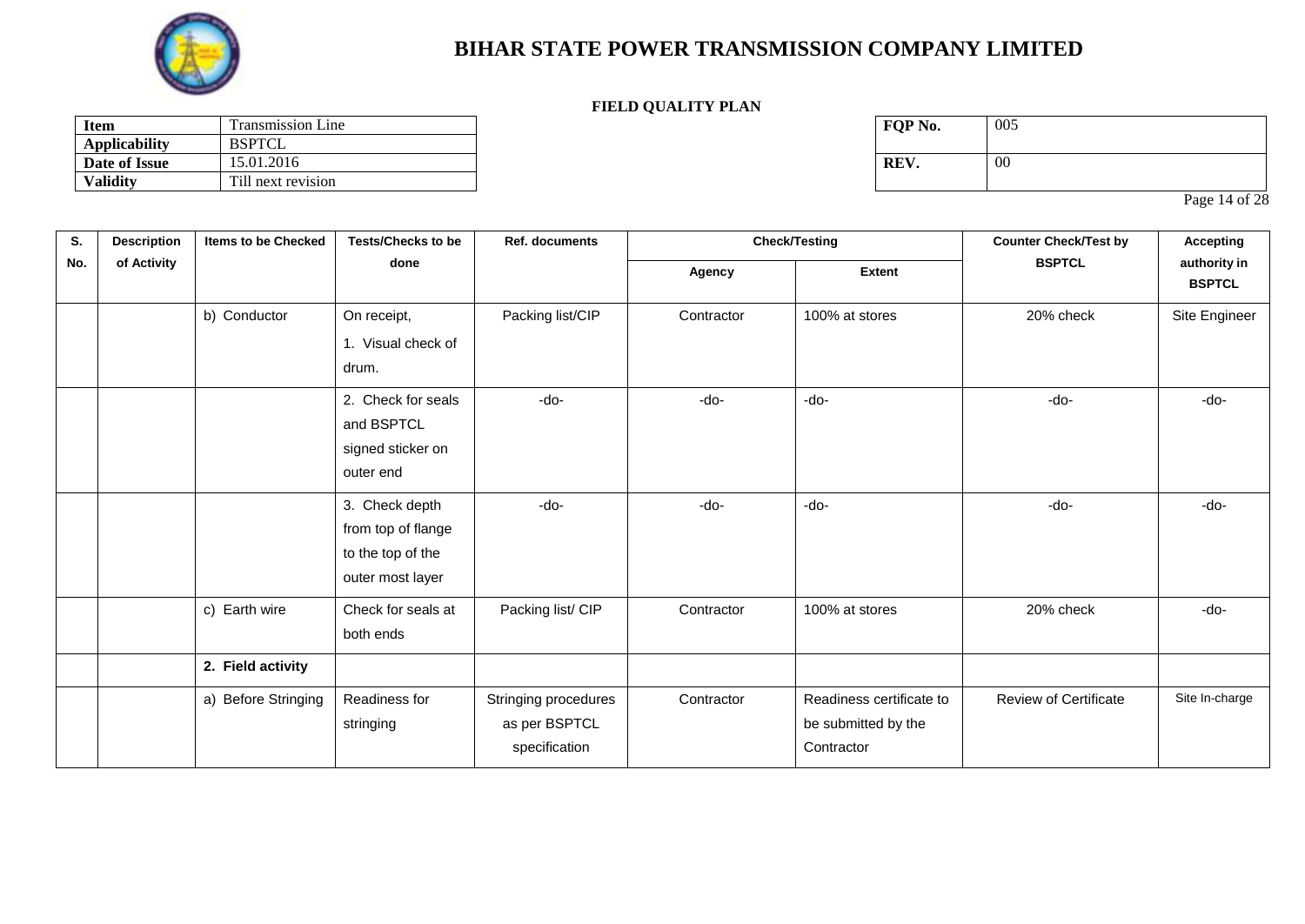

### **FIELD QUALITY PLAN**

| <b>Item</b>          | <b>Transmission Line</b><br>— | FOP No. | 005 |
|----------------------|-------------------------------|---------|-----|
| <b>Applicability</b> | <b>BSPTCL</b>                 |         |     |
| Date of Issue        | 15.01.2016                    | REV.    | -00 |
| <b>Validity</b>      | Till next revision            |         |     |

| FQP No. | 005    |
|---------|--------|
| REV.    | $00\,$ |

Page 15 of 28

| S.  | <b>Description</b> | <b>Items to be Checked</b> | <b>Tests/Checks to be</b>                                                  | <b>Ref. documents</b>                          | <b>Check/Testing</b> |               | <b>Counter Check/Test by</b>                     | <b>Accepting</b>              |
|-----|--------------------|----------------------------|----------------------------------------------------------------------------|------------------------------------------------|----------------------|---------------|--------------------------------------------------|-------------------------------|
| No. | of Activity        |                            | done                                                                       |                                                | Agency               | <b>Extent</b> | <b>BSPTCL</b>                                    | authority in<br><b>BSPTCL</b> |
|     |                    | b) During stringing        | (Conductor/Earth-<br>wire)                                                 |                                                |                      |               |                                                  |                               |
|     |                    |                            | 1. Scratch/cut<br>check (Visual)                                           | Appd. Drawings/<br><b>BSPTCL Specn.</b>        | Contractor           | 100% at Field | 100% verification of record &<br>20% Field check | Site Engineer                 |
|     |                    |                            | 2. Repair sleeve                                                           | -do-                                           | -do-                 | -do-          | -do-                                             | -do-                          |
|     |                    |                            | 3. Mid span Joints                                                         | -do-                                           | -do-                 | -do-          | -do-                                             | -do-                          |
|     |                    |                            | 4. Guying (in case<br>of towers not<br>designed for one<br>side stringing) | Appd. Guying<br>arrangement/BSPTC<br>L Specn.  | -do-                 | -do-          | 100%                                             | Site Engineer                 |
|     |                    | c) After stringing         | Check for,                                                                 |                                                |                      |               |                                                  |                               |
|     |                    |                            | 1. Sag/Tension                                                             | Stringing Chart /<br>tower Spotting data       | -do-                 | -do-          | 100% verification of record &<br>20% field check | Site Engineer                 |
|     |                    |                            | 2. Electrical<br>clearances                                                | As per Appd.<br>Drgs./BSPTCL<br>specifications | -do-                 | -do-          | -do-                                             | -do-                          |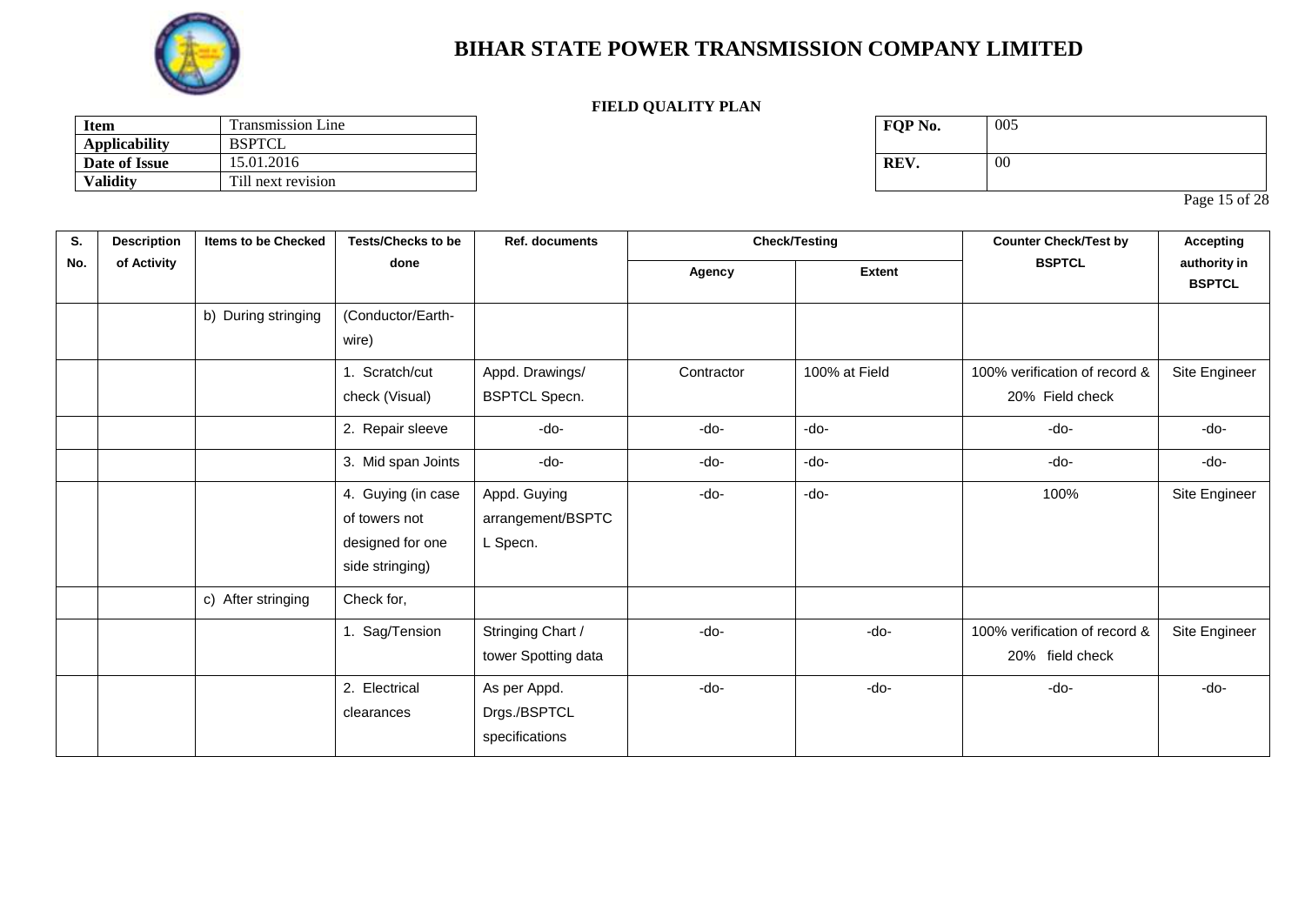

### **FIELD QUALITY PLAN**

| <b>Item</b>          | <b>Transmission Line</b><br>— | FOP No. | 005 |
|----------------------|-------------------------------|---------|-----|
| <b>Applicability</b> | <b>BSPTCL</b>                 |         |     |
| Date of Issue        | 15.01.2016                    | REV.    | -00 |
| <b>Validity</b>      | Till next revision            |         |     |

| FQP No. | 005    |
|---------|--------|
| REV.    | $00\,$ |

Page 16 of 28

| S.  | <b>Description</b>                                            | <b>Items to be Checked</b>                         | <b>Tests/Checks to be</b>                                                    | Ref. documents                                                                         | <b>Check/Testing</b>                                |                                   | <b>Counter Check/Test by</b><br><b>Accepting</b> |                               |
|-----|---------------------------------------------------------------|----------------------------------------------------|------------------------------------------------------------------------------|----------------------------------------------------------------------------------------|-----------------------------------------------------|-----------------------------------|--------------------------------------------------|-------------------------------|
| No. | of Activity                                                   |                                                    | done                                                                         |                                                                                        | Agency                                              | <b>Extent</b>                     | <b>BSPTCL</b>                                    | authority in<br><b>BSPTCL</b> |
|     |                                                               |                                                    | i) Ground<br>clearance                                                       | -do-                                                                                   | -do-                                                | -do-                              | -do-                                             | -do-                          |
|     |                                                               |                                                    | ii) Live metal<br>clearance etc.                                             | $-do-$                                                                                 | -do-                                                | -do-                              | -do-                                             | -do-                          |
|     |                                                               |                                                    | 3. Jumpering                                                                 | -do-                                                                                   | -do-                                                | -do-                              | -do-                                             | -do-                          |
|     |                                                               |                                                    | 4. Copper bond                                                               | As per Appd.<br>Drgs./BSPTCL<br>Specification                                          | Contractor                                          | 100% at Field                     | 100% record & Field<br>Check 20%                 | Site Engineer                 |
|     |                                                               |                                                    | Placement<br>5a).<br>of spacer/damper                                        | As per Specn./Drgs/<br>placement chart                                                 | -do-                                                | -do-                              | -do-                                             | -do-                          |
|     |                                                               |                                                    | 5b) Tightening of<br>bolts & nuts as per<br>manufacturer<br>recommendations. | $-do -$                                                                                | -do-                                                | 100% with fixed torque<br>wrench. | -do-                                             | $-do-$                        |
| 11. | <b>Final Testing</b><br>a) Pre-<br>commissioni<br>ng of lines | a) Readiness of<br>lines for pre-<br>commissioning | 1. Completeness of<br>line.<br>2. Meggar test of<br>line                     | <b>BSPTCL latest pre-</b><br>commissioning<br>procedures (Doc. No.<br>D-2-01-70-01-00) | Joint inspection by<br><b>BSPTCL and Contractor</b> | 100%                              | 100%                                             | Site In-charge                |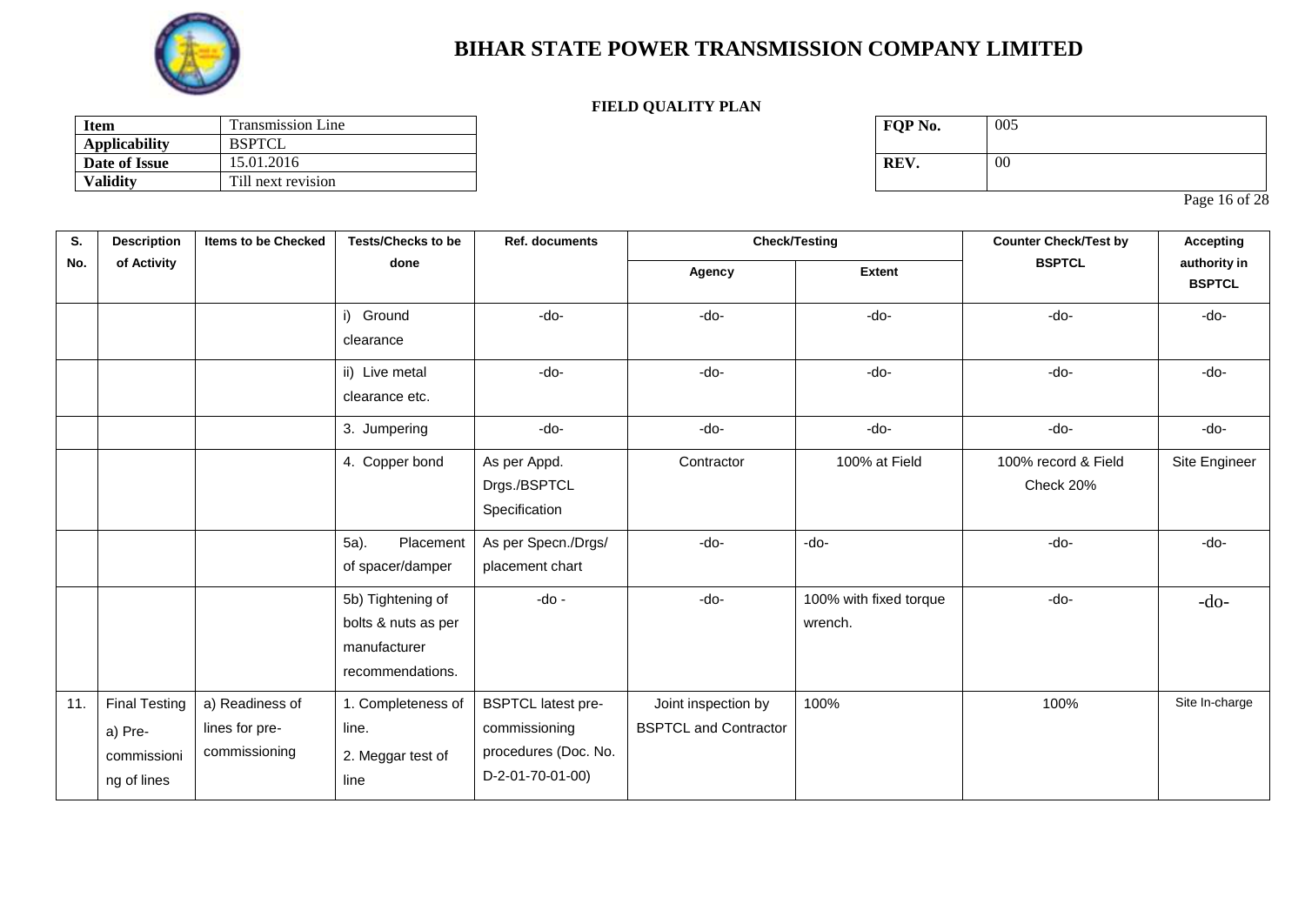

#### **FIELD QUALITY PLAN**

| <b>Item</b>          | Fransmission Line  | FOP No. | 005 |
|----------------------|--------------------|---------|-----|
| <b>Applicability</b> | <b>BSPTCL</b>      |         |     |
| Date of Issue        | 15.01.2016         | REV.    | -00 |
| <b>Validity</b>      | Till next revision |         |     |

| FQP No. | 005 |
|---------|-----|
| REV.    | UU  |

Page 17 of 28

| S.  | <b>Description of</b>       | Items to be                                | <b>Tests/Checks to be</b>                                                            | <b>Ref. documents</b>                                                                      |               | <b>Check/Testing</b> | <b>Counter Check/Test by</b> | ۔ ص<br><b>Accepting</b>       |
|-----|-----------------------------|--------------------------------------------|--------------------------------------------------------------------------------------|--------------------------------------------------------------------------------------------|---------------|----------------------|------------------------------|-------------------------------|
| No. | Activity                    | <b>Checked</b>                             | done                                                                                 |                                                                                            | <b>Agency</b> | <b>Extent</b>        | <b>BSPTCL</b>                | authority in<br><b>BSPTCL</b> |
|     | b)Commissioni<br>ng of line | Readiness of<br>lines for<br>commissioning | Digital<br>photograph of each<br>tower to ascertain<br>the completeness<br>of tower. | a) BSPTCL latest pre-<br>commissioning<br>procedures<br>b) Pre-<br>commissioning<br>Report | -do-          | -do-                 | -do-                         | -do-                          |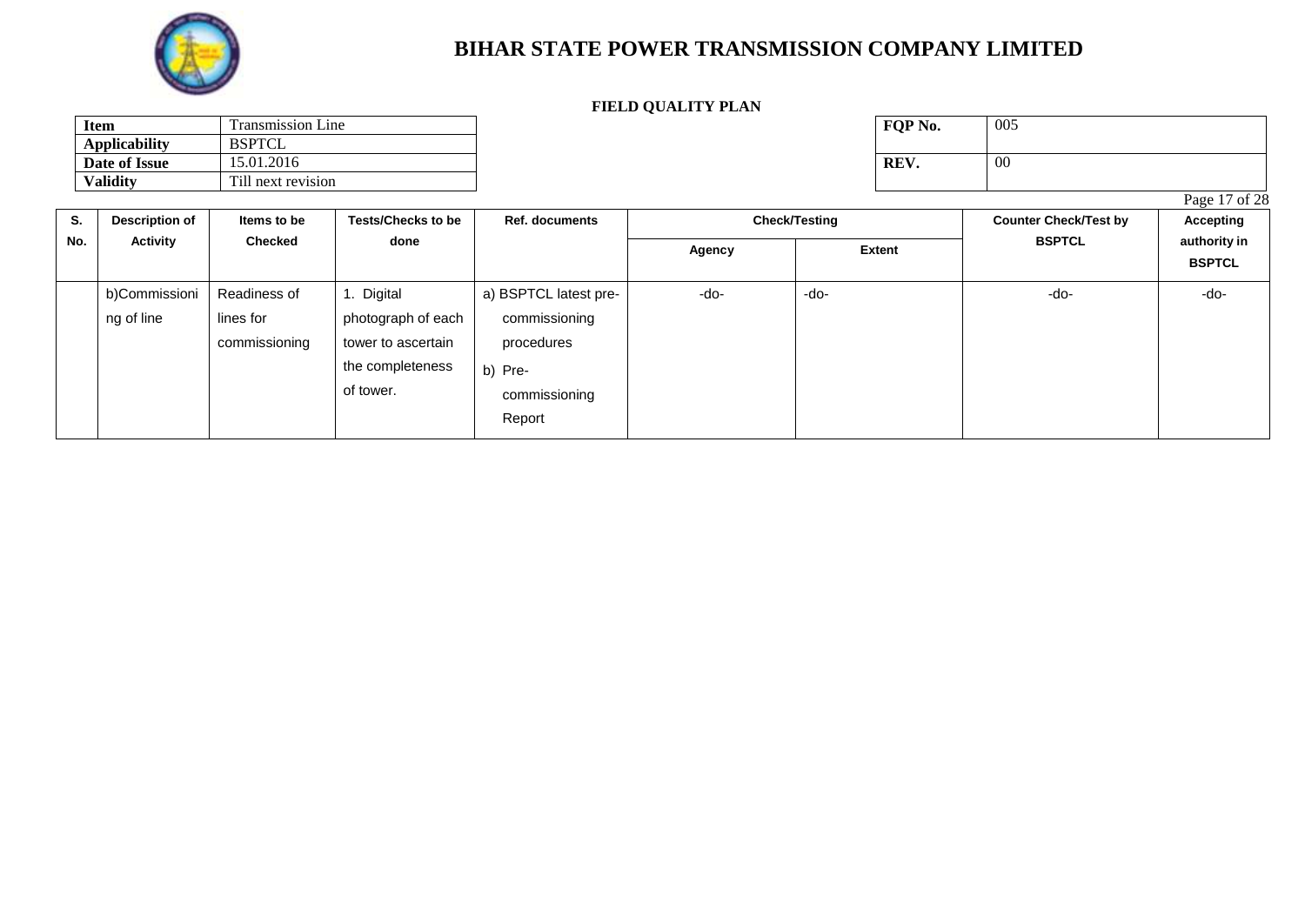

#### **FIELD QUALITY PLAN**

| <b>Item</b>          | Transmission Line  | FOP No. | 005 |
|----------------------|--------------------|---------|-----|
| <b>Applicability</b> | <b>BSPTCL</b>      |         |     |
| Date of Issue        | 15.01.2016         | REV.    | 00  |
| <b>Validity</b>      | Till next revision |         |     |

| FQP No. | 005    |
|---------|--------|
| REV.    | $00\,$ |

 Page 18 of 28 **Annex-1 (Sheet 01 of 03)**

#### **ACCEPTANCE CRITERIA AND PERMISSIBLE LIMITS FOR CEMENT**

|           | <b>ORDINARY PORTLAND CEMENT</b> |                                                                                                                                |                                                                                                                               |                                                                                                                                |                                                                                                         |  |
|-----------|---------------------------------|--------------------------------------------------------------------------------------------------------------------------------|-------------------------------------------------------------------------------------------------------------------------------|--------------------------------------------------------------------------------------------------------------------------------|---------------------------------------------------------------------------------------------------------|--|
| S.<br>No. | Name of the test                | <b>Ordinary Portland Cement 33</b><br>grade as per IS 269                                                                      | <b>Ordinary Portland Cement</b><br>43 grade as per IS 8112                                                                    | <b>Ordinary Portland Cement</b><br>53 grade as per IS 12269                                                                    | <b>Remarks</b>                                                                                          |  |
| a)        | <b>Physical tests</b>           |                                                                                                                                |                                                                                                                               |                                                                                                                                | To be conducted in apprd. Lab                                                                           |  |
| (i)       | <b>Fineness</b>                 | Specific surface area shall not be<br>less than 225 sq.m. per Kg. or<br>2250 Cm2/gm.                                           | Specific surface area shall not be<br>less than 225 sq.m. per Kg or 2250<br>$Cm2$ /qm.                                        | Specific surface area shall not be less<br>than 225 sq.m. per Kg or 2250<br>$Cm2$ /qm.                                         | Blaine's air permeability method as per<br>IS 4031 (Part-2) / Sieve analysis as per<br>IS 4031 (part-3) |  |
| (ii)      | Compressive strength            | $72 \pm 1$ hour: Not less than 16 Mpa<br>(16 N/mm2)                                                                            | $72 \pm 1$ hour: Not less than 23 Mpa<br>(23 N/mm <sup>2</sup> )                                                              | $72 \pm 1$ hour: Not less than 27Mpa<br>$(27 \text{ N/mm}^2)$                                                                  | As per IS 4031 (Part-6)                                                                                 |  |
|           |                                 | 168 $\pm$ 2 hour : Not less than 22<br>Mpa (22 N/mm2)                                                                          | $168 \pm 2$ hour : Not less than<br>33Mpa ( $33$ N/mm <sup>2</sup> )                                                          | $168 \pm 1$ hour: Not less than 37Mpa (<br>37 $N/mm^2$ )                                                                       |                                                                                                         |  |
|           |                                 | $672 \pm 4$ hour: Not less than 33<br>Mpa (33 N/mm2)                                                                           | $672 \pm 4$ hour: Not less than 43<br>Mpa $(43 \text{ N/mm}^2)$                                                               | $672 \pm 1$ hour: Not less than 53 Mpa (<br>53 $N/mm^2$ )                                                                      |                                                                                                         |  |
| (iii)     | Initial & Final setting<br>time | Initial setting time: Not less than 30<br>minutes                                                                              | Initial setting time: Not less than 30<br>minutes                                                                             | Initial setting time: Not less than 30<br>minutes                                                                              | As per IS 4031 (Part-5)                                                                                 |  |
|           |                                 | Final setting time: Not more than<br>600 minutes                                                                               | Final setting time: Not more than<br>600 minutes                                                                              | Final setting time: Not more than 600<br>minutes                                                                               | -do-                                                                                                    |  |
| (iv)      | Soundness                       | Unaerated cement shall not have<br>an expansion of more than 10mm<br>when tested by Le Chatlier and<br>0.8% by Autoclave test. | Unaerated cement shall not have<br>an expansion of more than 10mm<br>when tested by Le Chatlier and<br>0.8% by Autoclave test | Unaerated cement shall not have an<br>expansion of more than 10mm when<br>tested by Le Chatlier and 0.8% by<br>Autoclave test. | Le Chatlier and Autoclave test as per IS<br>4031 (Part-3)                                               |  |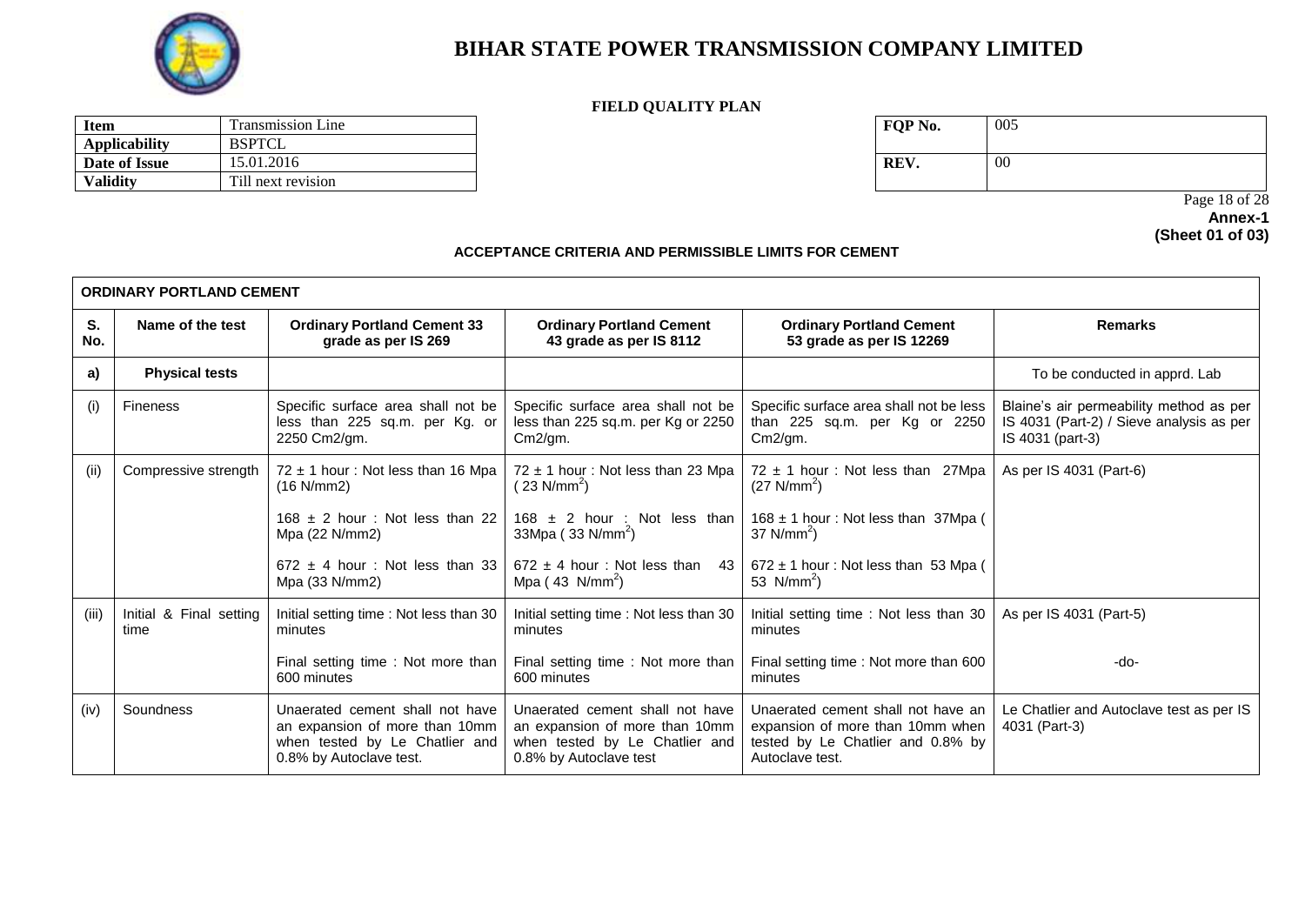

#### **FIELD QUALITY PLAN**

| <b>Item</b>          | Fransmission Line  | FOP No. | 005 |
|----------------------|--------------------|---------|-----|
| <b>Applicability</b> | <b>BSPTCL</b>      |         |     |
| Date of Issue        | 15.01.2016         | REV.    | -00 |
| <b>Validity</b>      | Till next revision |         |     |

| FQP No. | 005 |
|---------|-----|
| REV.    | 00  |

 Page 19 of 28 **Annex-1**

| S.<br>No. | Name of the test                  | <b>Ordinary Portland Cement 33</b><br>grade as per IS 269                                                                                                                                                                                                | <b>Ordinary Portland Cement</b><br>43 grade as per IS 8112                                                                                                                                                                                                   | <b>Ordinary Portland Cement</b><br>53 grade as per IS 12269                                                                                                                                                               | <b>Remarks</b>     |
|-----------|-----------------------------------|----------------------------------------------------------------------------------------------------------------------------------------------------------------------------------------------------------------------------------------------------------|--------------------------------------------------------------------------------------------------------------------------------------------------------------------------------------------------------------------------------------------------------------|---------------------------------------------------------------------------------------------------------------------------------------------------------------------------------------------------------------------------|--------------------|
| b)        | <b>Chemical composition tests</b> |                                                                                                                                                                                                                                                          |                                                                                                                                                                                                                                                              |                                                                                                                                                                                                                           | Review of MTC only |
|           |                                   | Ratio of percentage of lime to<br>a)<br>percentage of silica, alumina<br>& iron oxide 0.66 to 1.02                                                                                                                                                       | Ratio of percentage of lime to<br>a)<br>percentage of silica, alumina<br>& iron oxide 0.66 to 1.02                                                                                                                                                           | Ratio of percentage of lime to<br>a)<br>percentage of silica, alumina &<br>iron oxide 0.80 to 1.02%                                                                                                                       |                    |
|           |                                   | b)<br>Ratio<br>оf<br>percentage<br>оf<br>alumina to that of iron oxide<br>Minimum 0.66%                                                                                                                                                                  | percentage<br>a)<br>Ratio<br>of<br>alumina to that of iron oxide<br>Minimum 0.66                                                                                                                                                                             | Ratio of percentage of alumina<br>of $a)$<br>to that of iron oxide Minimum<br>0.66%                                                                                                                                       |                    |
|           |                                   | Insoluble residue, percentage<br>C)<br>by mass Max. 4.00%                                                                                                                                                                                                | Insoluble residue, percentage<br>C)<br>by mass Max. 2.00%                                                                                                                                                                                                    | Insoluble residue, percentage<br>C)<br>by mass Max. 2.00%                                                                                                                                                                 |                    |
|           |                                   | Magnesia<br>percentage<br>by<br>d)<br>mass Max. 6%                                                                                                                                                                                                       | Magnesia<br>percentage<br>d)<br>by<br>mass Max. 6%                                                                                                                                                                                                           | Magnesia percentage by mass<br>d)<br>Max. 6%                                                                                                                                                                              |                    |
|           |                                   | Total<br>sulphur<br>content<br>e)<br>sulphuric<br>calculated<br>as<br>anhydride (SO <sub>3</sub> ), percentage<br>by mass not more than 2.5<br>and 3.0 when tri-calcium<br>aluminate percent by mass is<br>5 or less and greater than 5<br>respectively. | Total<br>sulphur<br>content   e)<br>e)<br>calculated<br>sulpuric<br>as<br>anhydride (SO <sub>3</sub> ), percentage<br>by mass not more than 2.5<br>and 3.0 when tri-calcium<br>aluminate percent by mass is<br>5 or less and greater than 5<br>respectively. | Total sulphur content calculated<br>as sulpuric anhydride $(SO3)$ ,<br>percentage by mass not more<br>than 2.5 and 3.0 when tri-<br>calcium aluminate percent by<br>mass is 5 or less and greater<br>than 5 respectively. |                    |
|           |                                   | f) Total loss on ignition shall not be<br>more than 5 percent                                                                                                                                                                                            | f) Total loss on ignition shall not be<br>more than 5 percent                                                                                                                                                                                                | f) Total loss on ignition shall not be<br>more than 5 percent                                                                                                                                                             |                    |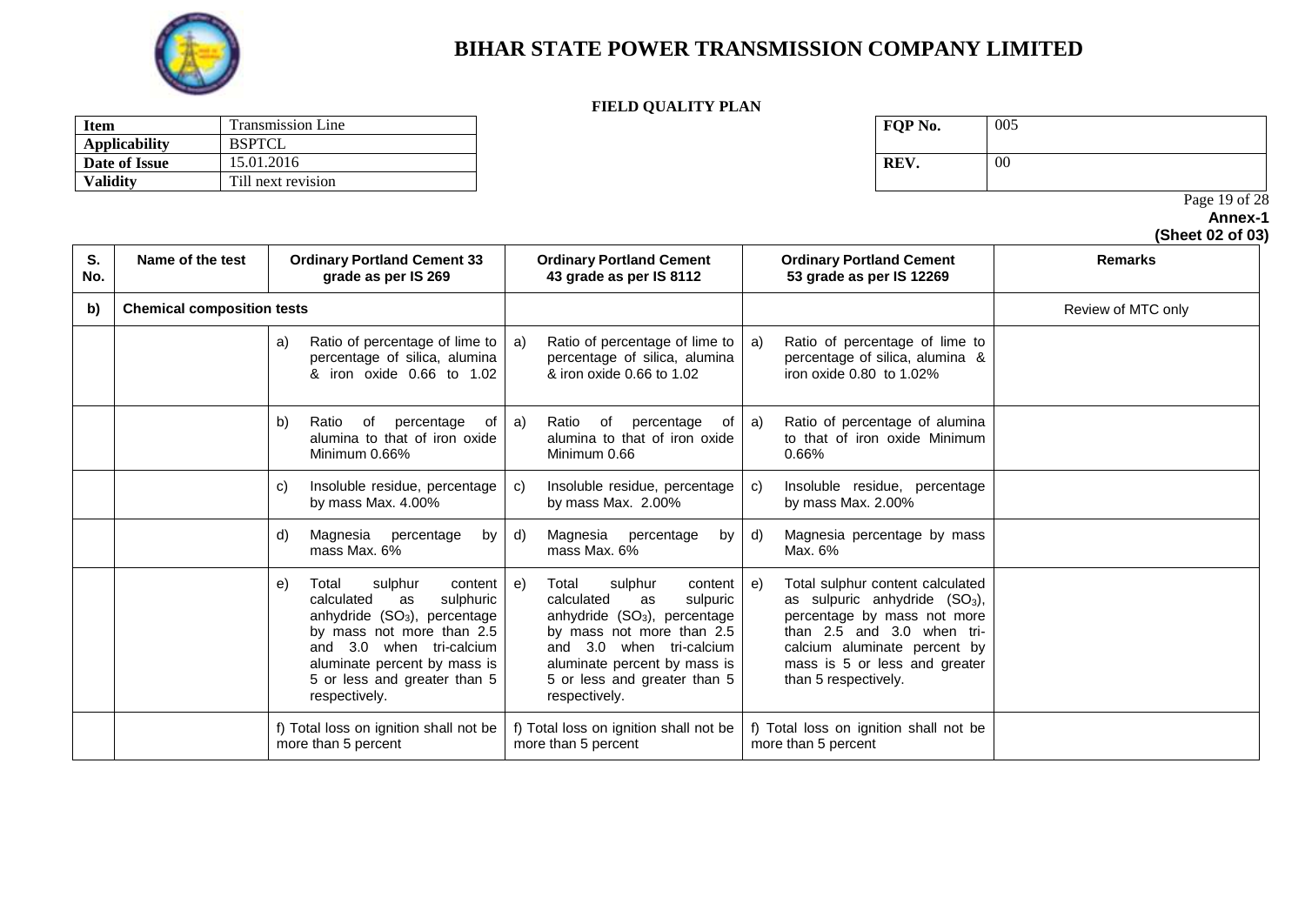

### **FIELD QUALITY PLAN**

| <b>Item</b>          | <b>Transmission Line</b> | FOP No. | 005 |
|----------------------|--------------------------|---------|-----|
| <b>Applicability</b> | <b>BSPTCL</b>            |         |     |
| Date of Issue        | 15.01.2016               | REV.    | 00  |
| <b>Validity</b>      | Till next revision       |         |     |

| FQP No. | 005 |
|---------|-----|
| REV.    | 00  |

#### Page 20 of 28 **Annex-1**

# **(Sheet 03 of 03)**

| S.<br>No. | Name of the test                     |                                                                                                                       |                                                                                                                                                                                                            | <b>Remarks</b>                            |
|-----------|--------------------------------------|-----------------------------------------------------------------------------------------------------------------------|------------------------------------------------------------------------------------------------------------------------------------------------------------------------------------------------------------|-------------------------------------------|
| 2.        |                                      | PORTLAND POZZOLANA CEMENT AS PER IS 1489/2005                                                                         |                                                                                                                                                                                                            |                                           |
| a)        | <b>Physical tests</b>                | i)<br>Fineness                                                                                                        | Specific surface area shall not be less than 300 sq.m. per Kg. or<br>3000 $\text{Cm}^2/\text{gm}$                                                                                                          | To be conducted in BSPTCL<br>approved Lab |
|           |                                      | ii)<br>Compressive strength                                                                                           | a) $72 \pm 1$ hour: Not less than 16 Mpa (16 N/mm <sup>2</sup> )<br>b) $168 \pm 2$ hour: Not less than 22 Mpa (22 N/mm <sup>2</sup> )<br>c) 672 $\pm$ 4 hour: Not less than 33 Mpa (33 N/mm <sup>2</sup> ) |                                           |
|           |                                      | iii)<br>Initial & Final setting time                                                                                  | Initial setting time: Not less than 30 minutes<br>Final setting time: Not more than 600 minutes                                                                                                            |                                           |
|           |                                      | Soundness<br>iv)                                                                                                      | Un aerated cement shall not have an expansion of more than 10mm Le chatlier test and 0.8% by Autoclave<br>test as per IS 4031 (Part-3)                                                                     |                                           |
| b)        | <b>Chemical</b><br>composition tests |                                                                                                                       |                                                                                                                                                                                                            |                                           |
|           |                                      | Magnesia percentage by mass Max. 6%<br>a)                                                                             |                                                                                                                                                                                                            | Review of MTCC only                       |
|           |                                      | Insoluble material, percentage by mass $x + 4$ (100-x)/100 where x is the declared % of pozzolana<br>b)<br>in the PPC | -do-                                                                                                                                                                                                       |                                           |
|           |                                      | Total sulphur content calculated as sulpuric anhydride $(SO_3)$ , percentage by mass not more than<br>C)<br>3.0       | -do-                                                                                                                                                                                                       |                                           |
|           |                                      | Total loss on ignition shall not be more than 5 percent                                                               |                                                                                                                                                                                                            |                                           |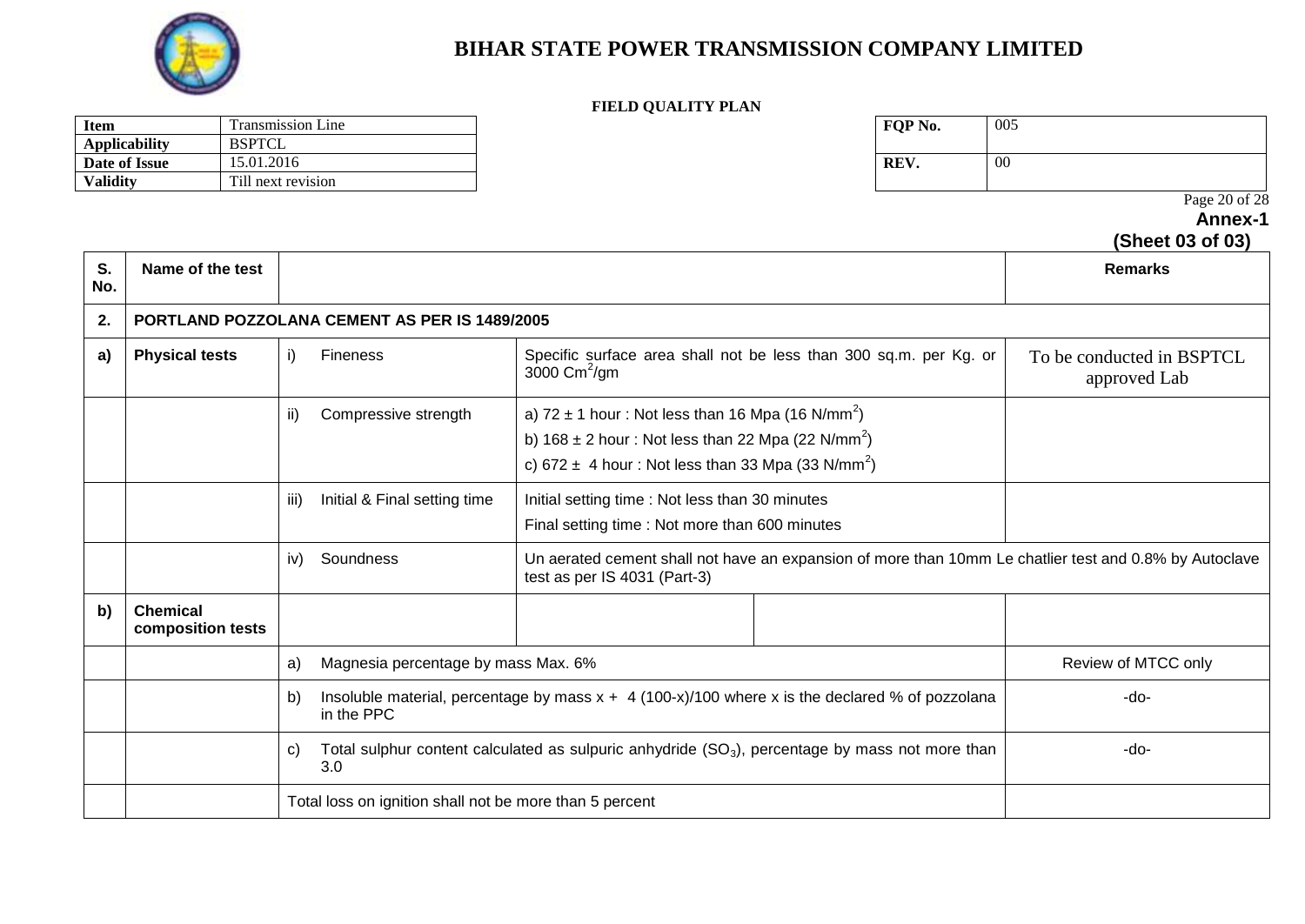

#### **FIELD QUALITY PLAN**

| <b>Item</b>          | Fransmission Line  | FOP No. | 005 |
|----------------------|--------------------|---------|-----|
| <b>Applicability</b> | <b>BSPTCL</b>      |         |     |
| Date of Issue        | 15.01.2016         | REV.    | 00  |
| Validity             | Till next revision |         |     |

| FQP No. | 005 |
|---------|-----|
| REV.    | 00  |

 Page 21 of 28 **Annex-2**

# **ACCEPTANCE CRITERIA AND PERMISSIBLE LIMITS FOR REINFORCEMENT STEEL AS PER IS 1786-1985 Edition-4.3 (2004-12)**

| S.<br>No. | Name of the test                                                   | Fe 415                                                                      | Fe 500                                                                  |
|-----------|--------------------------------------------------------------------|-----------------------------------------------------------------------------|-------------------------------------------------------------------------|
| i)        | <b>Chemical analysis test</b>                                      |                                                                             |                                                                         |
|           | Carbon                                                             | <b>Percent Maximum</b><br>0.30                                              | 0.30 Percent Maximum                                                    |
|           | Sulphur                                                            | 0.060 Percent Maximum                                                       | 0.055 Percent Maximum                                                   |
|           | Phosphorus                                                         | 0.060 Percent Maximum                                                       | 0.055 Percent Maximum                                                   |
|           | Sulphur & Phosphorus                                               | <b>Percent Maximum</b><br>0.11                                              | 0.105 Percent Maximum                                                   |
| ii)       | <b>Physical tests</b>                                              |                                                                             |                                                                         |
|           | Tensile Strength Minimum<br>a)                                     | 10% more than actual 0.2% proof<br>stress but not less than 485<br>N/Sq.mm. | 8 % more than actual 0.2% proof stress<br>but not less than 545 N/Sq.mm |
|           | b) 0.2% of proof stress/Yield stress<br>Minimum, N/mm <sup>2</sup> | 415                                                                         | 500                                                                     |
|           | c) Elongation percent, Minimum                                     | 14.5                                                                        | 12                                                                      |
| iii)      | <b>Bend &amp; Rebend tests</b>                                     | Pass                                                                        | Pass                                                                    |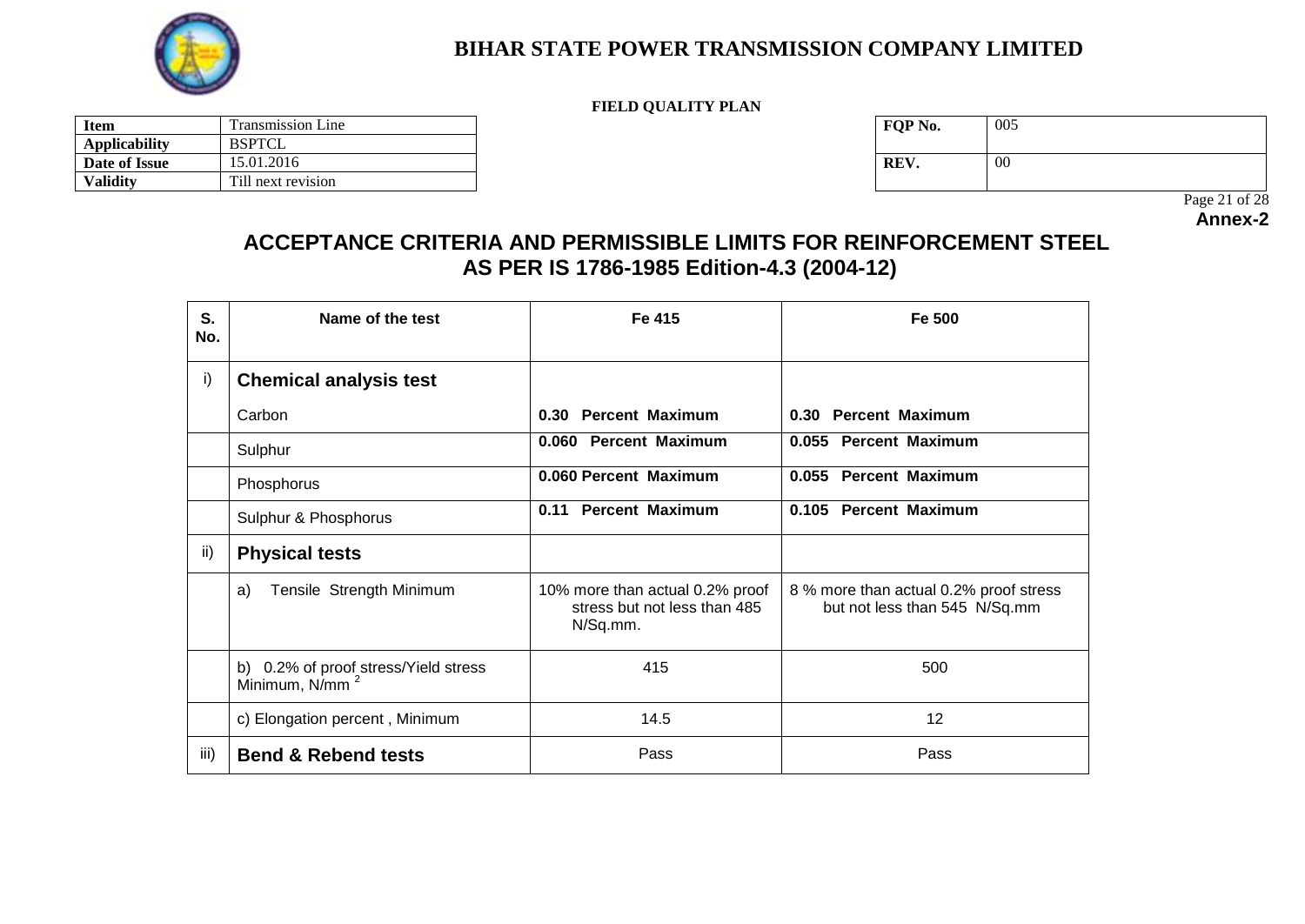

#### **FIELD QUALITY PLAN**

| Item                 | Transmission Line  | FOP No. | 005 |
|----------------------|--------------------|---------|-----|
| <b>Applicability</b> | <b>BSPTCL</b>      |         |     |
| Date of Issue        | 15.01.2016         | REV.    | 00  |
| <b>Validity</b>      | Till next revision |         |     |

| FQP No. | 005    |
|---------|--------|
| REV.    | $00\,$ |

 Page 22 of 28 **Annex-3**

#### **ACCEPTANCE CRITERIA AND PERMISSIBLE LIMITS FOR COARSE AGGREGATES AS PER IS 383**

| 3. | <b>Coarse Aggregates</b>                                            |                            |                                                                  |                          |                          |                                                         |                 |                          |                                                                                                |                |           |
|----|---------------------------------------------------------------------|----------------------------|------------------------------------------------------------------|--------------------------|--------------------------|---------------------------------------------------------|-----------------|--------------------------|------------------------------------------------------------------------------------------------|----------------|-----------|
| i) | <b>Physical Tests</b>                                               |                            |                                                                  |                          |                          |                                                         |                 |                          |                                                                                                |                |           |
|    | a) Determination of<br>particles size                               | a. IS Sieve<br>Designation | %age passing for Single-Sized Aggregate<br>of nominal size       |                          |                          | Percentage Passing for graded Aggregate of nominal size |                 |                          |                                                                                                |                |           |
|    |                                                                     |                            | 40 mm                                                            | $20 \text{ mm}$          | $16 \text{ mm}$          | 12.5 mm                                                 | $10 \text{ mm}$ | 40 mm                    | $20 \text{ mm}$                                                                                | <b>16 mm</b>   | $12.5$ mm |
|    |                                                                     | 63 mm                      | 100                                                              | $\blacksquare$           | $\blacksquare$           |                                                         | $\blacksquare$  |                          | $\blacksquare$                                                                                 |                |           |
|    |                                                                     | 40 mm                      | 85 to 100                                                        | 100                      | $\overline{\phantom{a}}$ |                                                         | $\blacksquare$  | 95 to 100                | 100                                                                                            |                |           |
|    |                                                                     | $20 \text{ mm}$            | 0 to 20                                                          | 85 to 100                | 100                      | $\blacksquare$                                          | ٠               | 30 to 70                 | 95 to 100                                                                                      | 100            | 100       |
|    |                                                                     | $16 \text{ mm}$            | $\overline{a}$                                                   | $\blacksquare$           | 85 to 100                | 100                                                     | $\blacksquare$  | ÷                        | $\sim$                                                                                         | 90-100         | $\sim$    |
|    |                                                                     | 12.5 mm                    | $\overline{\phantom{0}}$                                         |                          | $\overline{\phantom{a}}$ | 85 to 100                                               | 100             | $\overline{\phantom{a}}$ | $\overline{\phantom{a}}$                                                                       |                | 90 to 100 |
|    |                                                                     | $10 \text{ mm}$            | $0$ to 5                                                         | 0 to 20                  | 0 to 30                  | 0 to 45                                                 | 85 to 100       | 10 to 35                 | 25 to 55                                                                                       | 30 to 70       | 40 to 85  |
|    |                                                                     | 4.75 mm                    | -                                                                | $0$ to 5                 | $0$ to 5                 | 0 to 10                                                 | 0 to 20         | $0$ to 5                 | 0 to 10                                                                                        | 0 to 10        | 0 to 10   |
|    |                                                                     | 2.36 mm                    | $\sim$                                                           | $\overline{\phantom{a}}$ | $\overline{\phantom{a}}$ | $\sim$                                                  | $0$ to 5        | $\sim$                   | $\overline{\phantom{a}}$                                                                       | $\blacksquare$ | $\sim$    |
|    | Flakiness index<br>b.                                               |                            | Not to exceed 25%                                                |                          |                          |                                                         |                 |                          |                                                                                                |                |           |
|    | <b>Crushing Value</b><br>c.                                         |                            | Not to exceed 45%                                                |                          |                          |                                                         |                 |                          |                                                                                                |                |           |
|    | Presence of deletrious material<br>d.                               |                            | Total presence of deleterious materials not to exceed 5%         |                          |                          |                                                         |                 |                          |                                                                                                |                |           |
|    | Hardness<br>е.                                                      |                            | Abrasion value not more than 50%, Impact value not more than 45% |                          |                          |                                                         |                 |                          |                                                                                                |                |           |
|    | Soundness test (for concrete work<br>f.<br>subject to frost action) |                            |                                                                  |                          |                          |                                                         |                 |                          | Not to exceed 12% when tested with sodium sulphate and 18% when tested with magnesium sulphate |                |           |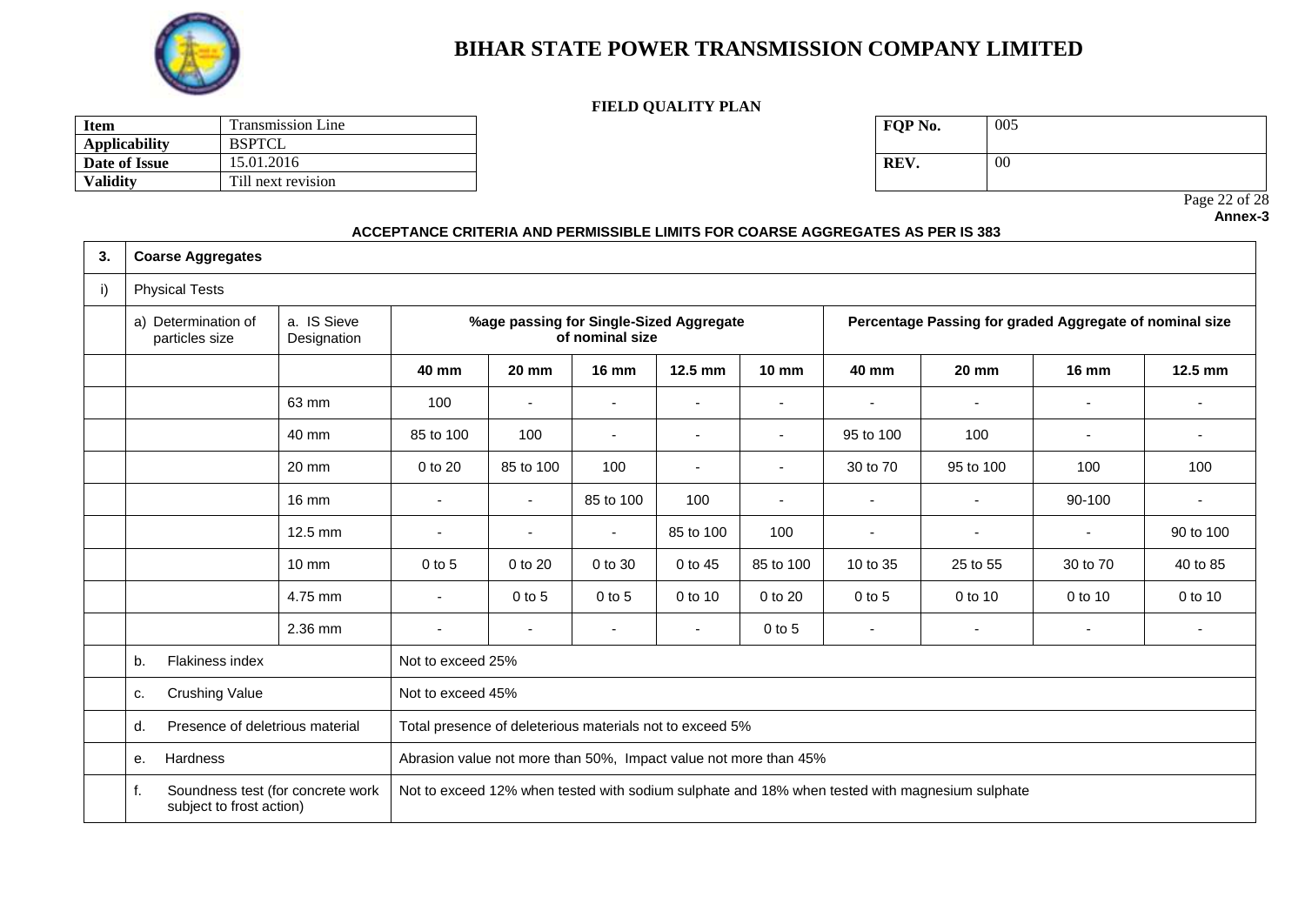

### **BIHAR STATE POWER TRANSMISSION COMPANY LIMITED**

#### **FIELD QUALITY PLAN**

|                      | THEFT CONTRITT TERM |  |         |     |  |  |  |
|----------------------|---------------------|--|---------|-----|--|--|--|
| Item                 | Fransmission Line   |  | FOP No. | 005 |  |  |  |
| <b>Applicability</b> | <b>BSPTCL</b>       |  |         |     |  |  |  |
| Date of Issue        | 15.01.2016          |  | REV.    | -00 |  |  |  |
| Validity             | Till next revision  |  |         |     |  |  |  |

Page 23 of 28

#### **Annex-4**

#### **ACCEPTANCE CRITERIA AND PERMISSIBLE LIMITS FOR FINE AGGREGATES AS PER IS 383**

| 4. | <b>Fine aggregates</b>                                                 |                                                                                  |                  |                        |                  |  |
|----|------------------------------------------------------------------------|----------------------------------------------------------------------------------|------------------|------------------------|------------------|--|
| i) | <b>Physical Tests</b>                                                  |                                                                                  |                  | Percentage passing for |                  |  |
|    | Determination of particle size<br>a)                                   | <b>IS Sieve Designation</b>                                                      | F.A. Zone I      | F.A. Zone II           | F.A. Zone III    |  |
|    |                                                                        | $10 \text{ mm}$                                                                  | 100              | 100                    | 100              |  |
|    |                                                                        | 4.75 mm                                                                          | 90-100           | 90-100                 | 90-100           |  |
|    |                                                                        | $2.36$ mm                                                                        | 60-95            | 75-100                 | 85-100           |  |
|    |                                                                        | $1.18$ mm                                                                        | 30-70            | 55-90                  | 75-100           |  |
|    |                                                                        | 600 microns                                                                      | 15-34            | 35-59                  | 60-79            |  |
|    |                                                                        | 300 microns                                                                      | 5 to 20          | 8 to 30                | 12 to 40         |  |
|    |                                                                        | 150 microns                                                                      | $0 - 10$         | $0 - 10$               | $0 - 10$         |  |
|    | Silt content<br>b)                                                     |                                                                                  | Not to exceed 8% | Not to exceed 8%       | Not to exceed 8% |  |
|    | Presence of deleterious material<br>C)                                 | Total presence of deleterious materials shall not exceed 5%                      |                  |                        |                  |  |
|    | Soundness Applicable to concrete work subject<br>d)<br>to frost action | 12% when tested with sodium sulphate and 15% when tested with magnesium sulphate |                  |                        |                  |  |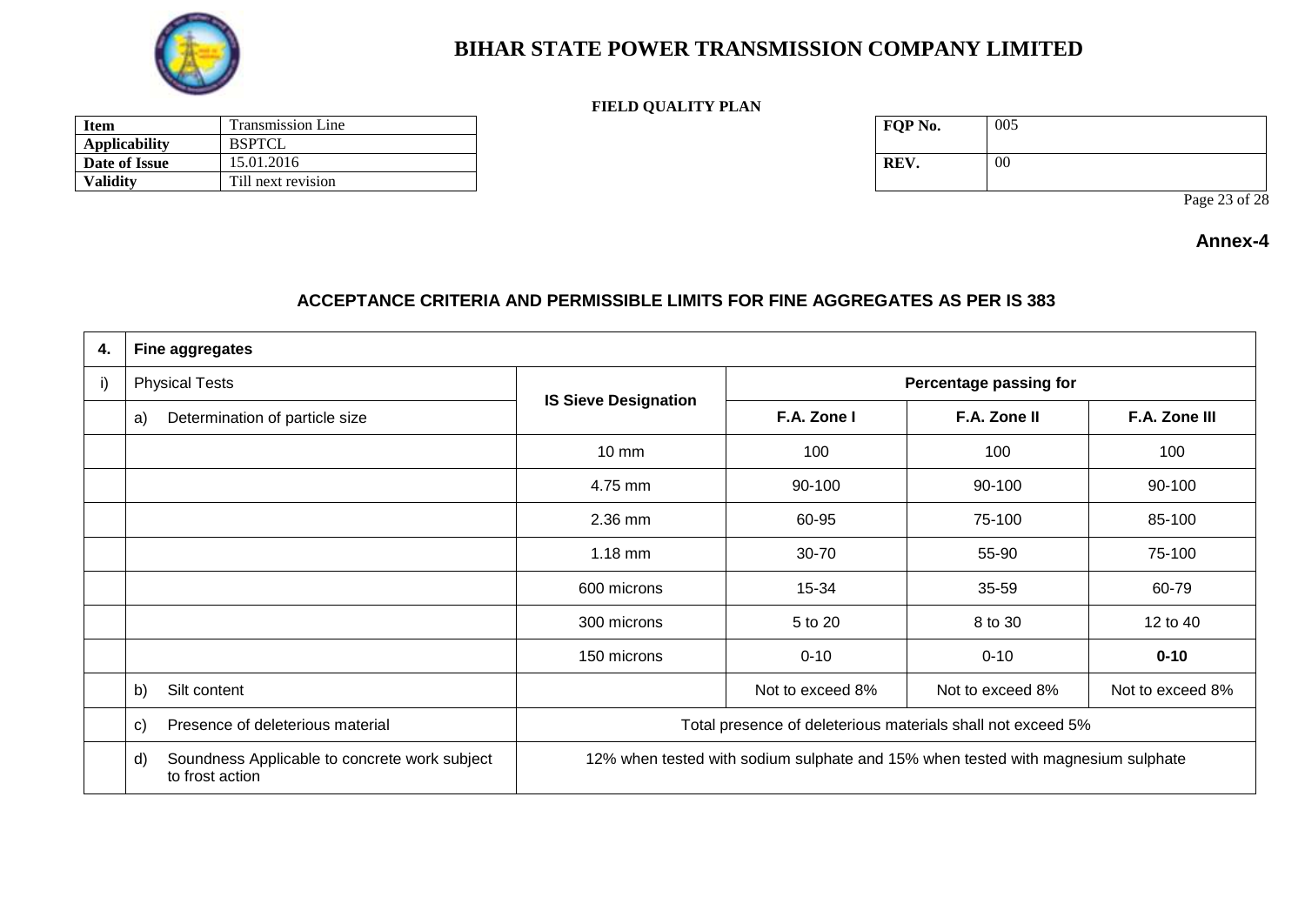

#### **FIELD QUALITY PLAN**

| <b>Item</b>          | <b>Transmission</b> Line | FOP No. | 005 |
|----------------------|--------------------------|---------|-----|
| <b>Applicability</b> | <b>BSPTCL</b>            |         |     |
| Date of Issue        | 15.01.2016               | REV.    | -00 |
| <b>Validity</b>      | Till next revision       |         |     |

| FQP No. | 005 |
|---------|-----|
| REV.    | 00  |

 Page 24 of 28 **Annex-5**

### **ACCEPTANCE CRITERIA AND PERMISSIBLE LIMITS FOR CONCRETE WORK**

| <b>Concrete</b> | Workability<br>a)          | Slump shall be recorded by slump cone method and it shall between 25-55 mm.                                                                                                                                                                                                                                                    |
|-----------------|----------------------------|--------------------------------------------------------------------------------------------------------------------------------------------------------------------------------------------------------------------------------------------------------------------------------------------------------------------------------|
|                 | Compressive strength<br>b) | For nominal (volumetric) concrete mixes compressive strength for 1:1.5:3<br>(Cement: Fine aggregates: Coarse aggregates) concrete 28 days strength<br>shall be min $265 \text{Kg/cm}^2$ and for 1:2:4 (Cement: Fine Aggregate: Coarse<br>Aggregate) nominal mix concrete 28 days strength shall be min 210Kg/cm <sup>2</sup> . |

#### **Notes:**

- 1) ACCEPTANCE CRITERIA BASED ON 28 DAYS COMPRESSIVE STRENGTHS FOR NOMINAL MIX CONCRETE:
- a) On the basis of mandatory lab test result, in case of actual average compressive strength being less than specified strength but up to 70% of specified strength, concrete may be accepted and the rate payable shall be in the same proportion as the actual average compressive strength bears to specified compressive strength.
- b) If the actual average strength of accepted sample is less than 70% of specified strength, the Site -in-charge shall reject the defective portion of work represent by sample and nothing shall be paid for the rejected work. Remedial measures necessary to retain the structure shall be taken at the risk and cost of contractor. If, however, the Engineer-in-charge / Project In-charge so desires, he may order additional tests to be carried out to ascertain if the structure can be retained/rectified. All the charges in connection with these additional tests shall be borne by the Contractor.
- 2) 53 Grade cement shall be used after obtaining specific approval of the Engineer in charge.
- 3) Portland slag cement conforming to IS:455 may be used as per Technical Specification.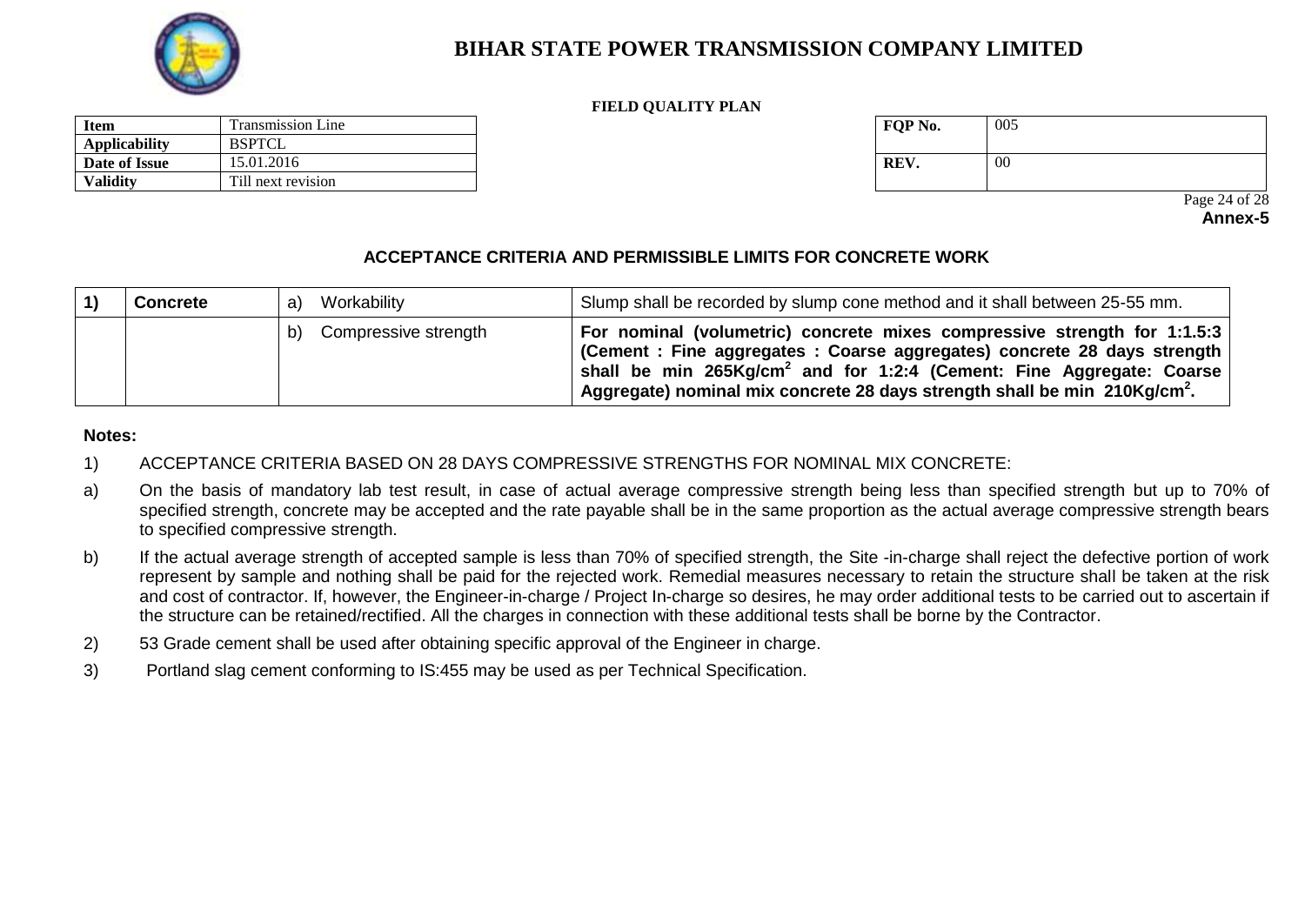

#### **FIELD QUALITY PLAN**

| <b>Item</b>          | <b>Transmission Line</b> | - | FOP No. | 005 |
|----------------------|--------------------------|---|---------|-----|
| <b>Applicability</b> | <b>BSPTCL</b>            |   |         |     |
| Date of Issue        | 15.01.2016               |   | REV.    | 00  |
| <b>Validity</b>      | Till next revision       |   |         |     |

#### **General Notes:**

- 1) This Field Quality Plan is not to limit the supervisory checks which are otherwise required to be carried out during execution of work as per drawings/Technical specifications etc.
- 2) All materials under supply contract should have D.I. before they are erected.
- 3) Contractor shall be responsible for implementing/documenting the FQP. Documents shall be handed over by the contractor to BSPTCL after the completion of the work.
- 4) Project incharge means over all incharge of work. Site in-charge means in-charge of the line. Site engineer means in -charge of the section.
- 5) In case of deviation the approving authority will be one step above the officer designated for acceptance in this quality plan subject to minimum level of Line incharge.
- 6) Acceptance criteria and permissible limits for tests are indicated in the Annexures. However for further details/tests BSPTCL specification and relevant Indian standards shall be referred.
- 7) **Tests as mentioned in this FQP shall generally be followed. However E.I.C. reserves the right to order additional tests wherever required necessary at the cost of the agency.**
- 8) All counter checks/tests by BSPTCL shall be carried out by BSPTCL's officials' at least at the level of Site Engineer.
- 9) The authorized dealer means the dealer whose names are listed in the main producer's web site or certified by the main producers.
- 10) Accepting Authority for testing Laboratory shall be Regional Head.
- 11) Mobile Testing Labs owned by the contractor may also be acceptable if their facilities meet the testing requirements and the testing equipments are properly calibrated at Third Party Labs where testing/calibration is to be carried out should be accredited by NABL or an agency operating in line with ISO/IEC 17011 and having full membership & MRA of ILAC/APLAC, subject to approval of project Incharge**.**
- 12) **READYMIX CONCRETE (RMC) IS ACCEPTABLE FOR USE. HOWEVER, SITE INCHARGE SHALL APPROVE THE SOURCE OF MATERIALS TO BE USED FOR RMC .The documentation to be maintained shall be as per IS 4926:2003 i.e i) Information to be supplied by the purchaser (clause 7)**

**ii) Information to be supplied by the producer (clause 8)**

**iii) Sampling for concrete strength should be one set of 3 nos of cubes for every 50 cu.m or part thereof for each day of concreting and 28 days compressive strength shall be tested in line with IS:456.**

14) Epoxy coating on reinforcement steel wherever required shall be done as per IS 13620.

| FQP No. | 005    |
|---------|--------|
| REV.    | $00\,$ |

Page 25 of 28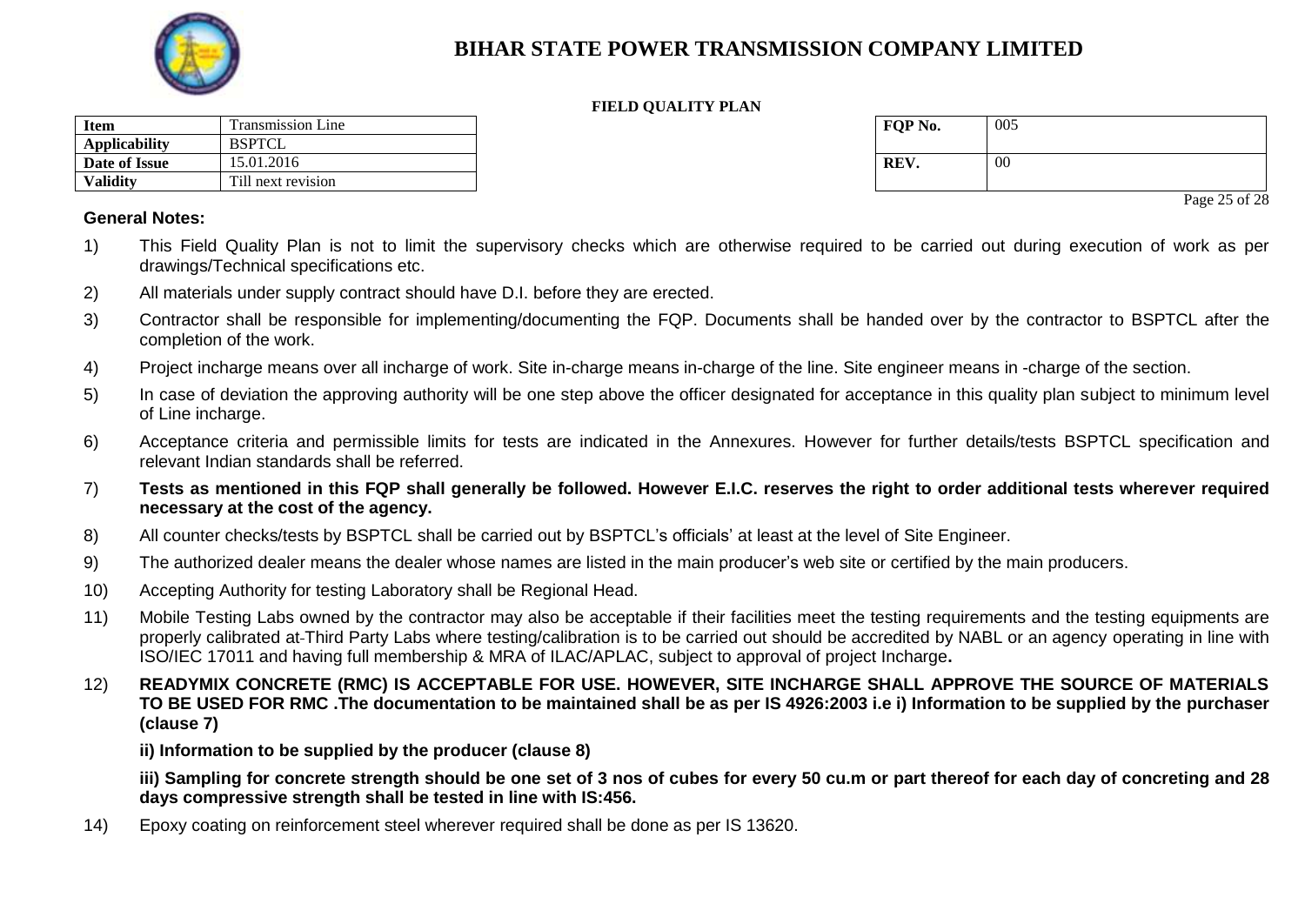

#### **FIELD QUALITY PLAN**

| <b>Item</b>          | l'ransmission Line | FOP No. | 005 |
|----------------------|--------------------|---------|-----|
| <b>Applicability</b> | <b>BSPTCL</b>      |         |     |
| Date of Issue        | 15.01.2016         | REV.    | 00  |
| <b>Validity</b>      | Till next revision |         |     |

| FQP No. | 005    |
|---------|--------|
| REV.    | $00\,$ |

Page 26 of 28

15) Cement is to be used in the order it is delivered (ie. First in First Out). Cement bought to works shall not be more than 6 weeks old from the date of manufacture. In case the cement remains in storage for more than 3 months, the cement shall be retested before use and shall be rejected, if it fails to conform to any of the requirements given in the relevant Indian Standard. Cement shall be packed in bags and stored in accordance with the provisions in IS -4082.

16) If e-mail facility is not available in BSPTCL approved Lab, report may be collected directly by BSPTCL/ Speed Post / Registered Post / UPC.

17) In case any Laboratory refuses to allow BSPTCL representative for witnessing the test, same shall be taken in writing and approval by BSPTCL-HQ.

18) **Bidders should thoroughly go through the QAP, MQP & FQP prior to submission of proposal of bids. No extra claim on account of implementation of this QAP, MQP & FQP under any circumstances shall be entertained. All destructive tests, wherever required in compliance of the MQP & FQP shall be done by the contractor without extra cost implications. These MQP & FQP shall be applicable for all the contracts. However the BSPTCL reserves the rights to waive off any testing at its discretion in the interest of the progress of the projects.**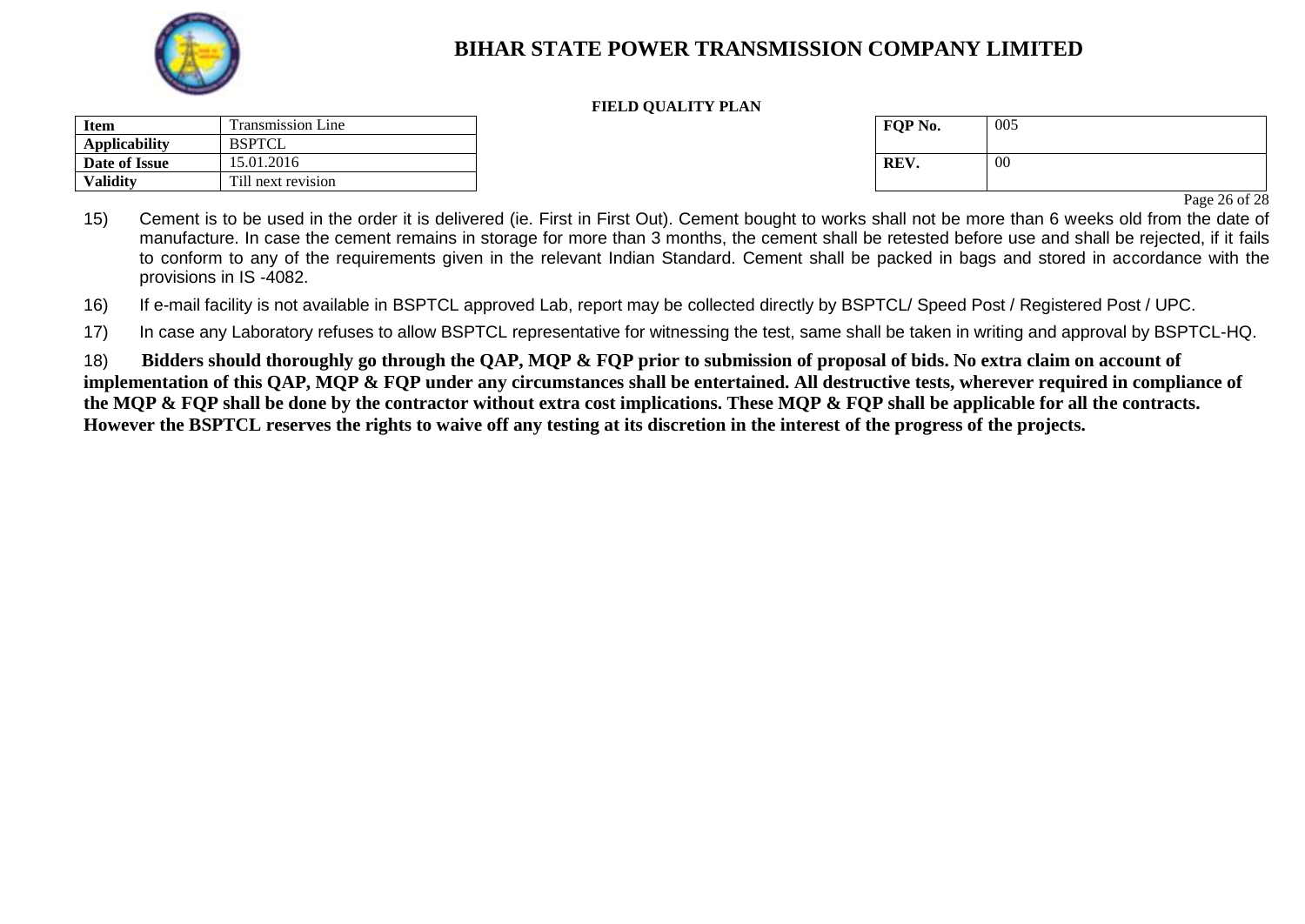

#### **FIELD QUALITY PLAN**

| <b>Item</b>          | Fransmission Line  | FOP No. | 005 |
|----------------------|--------------------|---------|-----|
| <b>Applicability</b> | <b>BSPTCL</b>      |         |     |
| Date of Issue        | 15.01.2016         | REV.    | 00  |
| <b>Validity</b>      | Till next revision |         |     |

| FQP No. | 005 |
|---------|-----|
| REV.    | 00  |

 Page 27 of 28 **Annex-6**

#### **ENGINEERING GUIDE LINE FOR CHECKING / ACCEPTING SOIL INVESTIGATION REPORT:**

Following are the guide line for checking and accepting the soil investigation report:

The soil investigation shall be carried out in line with the Technical Specification. The detailed soil Investigation Report should be signed by the soil investigating agency, Line Contractor and BSPTCL's Site Engineer and following points should be checked in the soil investigation report:

#### **1) Normal Locations :**

- a) Soil investigation report should contain the bore Log sheet indicating the variation of different soil strata.
- b) The Bearing capacity, Bulk density ( $\gamma$ ), Submerged Density( $\gamma_{\text{Sub}}$ ), angle of repose ( $\delta$ ) in dry as well as wet condition and Angle of internal friction ( $\phi$ ) for different soil layers including at 3m depth shall be indicated in the Soil investigation report.
- c) Present water table and history of variation of water table at the tower location shall be indicated in the soil investigation report.
- d) Classification of foundation should be indicated based on the water table , Bearing capacity, Swelling Index, Soil type and the value of angle of repose  $(\delta)$  in line with parameters indicated in the standard foundation drawings.

#### **2) River Crossing /Special Locations:**

- a) A sketch indicating profile of river crossing locations with borehole positions shall be indicated in the soil investigation report.
- b) Maximum discharge, Maximum velocity and Highest Flood Level (HFL) data (authenticated) of the river shall be enclosed in the Soil Investigation Report.
- c) Comprehensive Bore log Sheet indicating the depth of different Strata, Soil type , SPT value & water table for each bore hole is to be indicated in the soil investigation report.